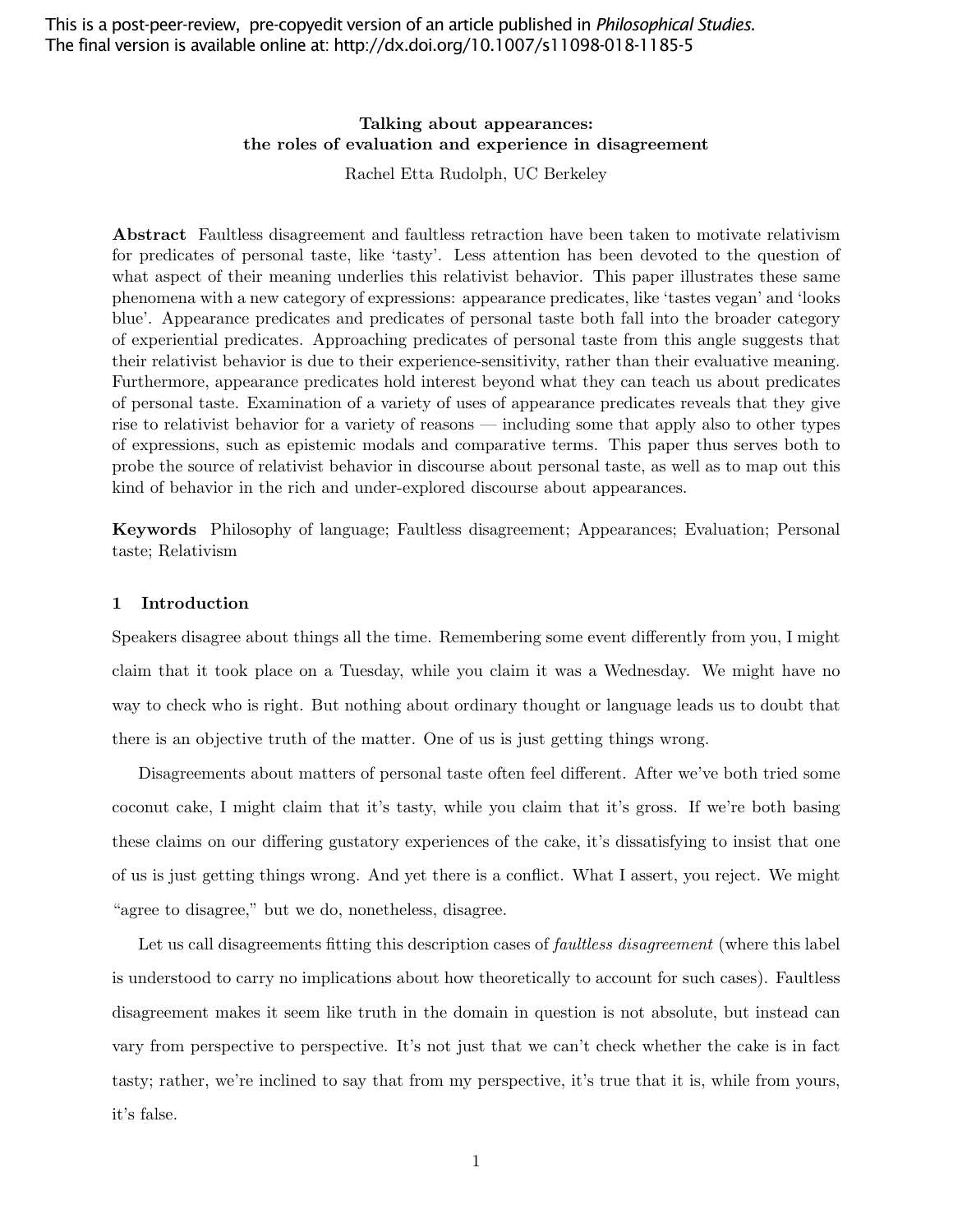The same conclusion can be reached based on cases of *faultless retraction*, where a speaker must take back an earlier claim, which was nonetheless made without mistake. When I was a child, I insisted that coconut was gross. I now think it's delicious. While I take back my earlier claim, it's odd to say that I was mistaken in making it. After all, my gustatory experience of coconut at the time was of just the right kind to support the claim that it's gross. It's natural to think that from my past perspective, it was true that it was gross, while from my current perspective, it's false.

I will call faultless disagreement and faultless retraction relativist effects, as both pull us away from an absolute view of truth about the claims involved. Do relativist effects in discourse about matters of personal taste show that truth about personal taste is not absolute? This question has been the subject of much debate by theorists in philosophy of language and linguistics in recent years. I do not weigh in on this debate here. Rather, I focus on the related but less-discussed question of what aspect of the meaning of the terms involved underlies their apparently relativist behavior. What kind of difference in perspective are these terms sensitive to, when they give rise to faultless disagreement and retraction?

There is a tendency to associate the seemingly variable truth of claims about personal taste with variation in speakers' evaluative standards.<sup>1</sup> But while these sorts of claims are certainly evaluative, this is not the only distinctive thing about them. They are, more specifically, evaluative claims made on the basis of a certain experiential response. Speakers' evaluations differ; but this, at least often, has its source in their different experiences of the stimulus in question. Can we isolate the effects of this experience-dependence, from effects due properly to evaluative differences? Luckily, the English language includes terms that allow us to do precisely this.

The term at the center of discussion about relativist effects in discourse about personal taste, 'tasty', is, after all, synonymous with the complex expression, 'tastes good'. To the extent that the former gives rise to relativist effects, the latter does too, and presumably for the very same reason. So, we may ask, are relativist effects with 'tastes good' due to something about 'tastes', something about 'good', or something about their combination?<sup>2</sup> On its own, the appearance verb,

 $1K$ ölbel (2002) treats personal taste and aesthetic claims together in this respect. Lasersohn (2005) and Mac-Farlane (2014) don't commit to doing so, but wonder whether weightier evaluative terms, like aesthetic and moral predicates, also call for relativist treatment, recognizing that this would be a significant philosophical consequence. That something about evaluation is to blame for relativist effects with predicates of personal taste is also reinforced by a tradition of relativism about evaluative judgments about morality, found for example in Harman (1975).

<sup>&</sup>lt;sup>2</sup>See MacFarlane  $(2014)$ : 142.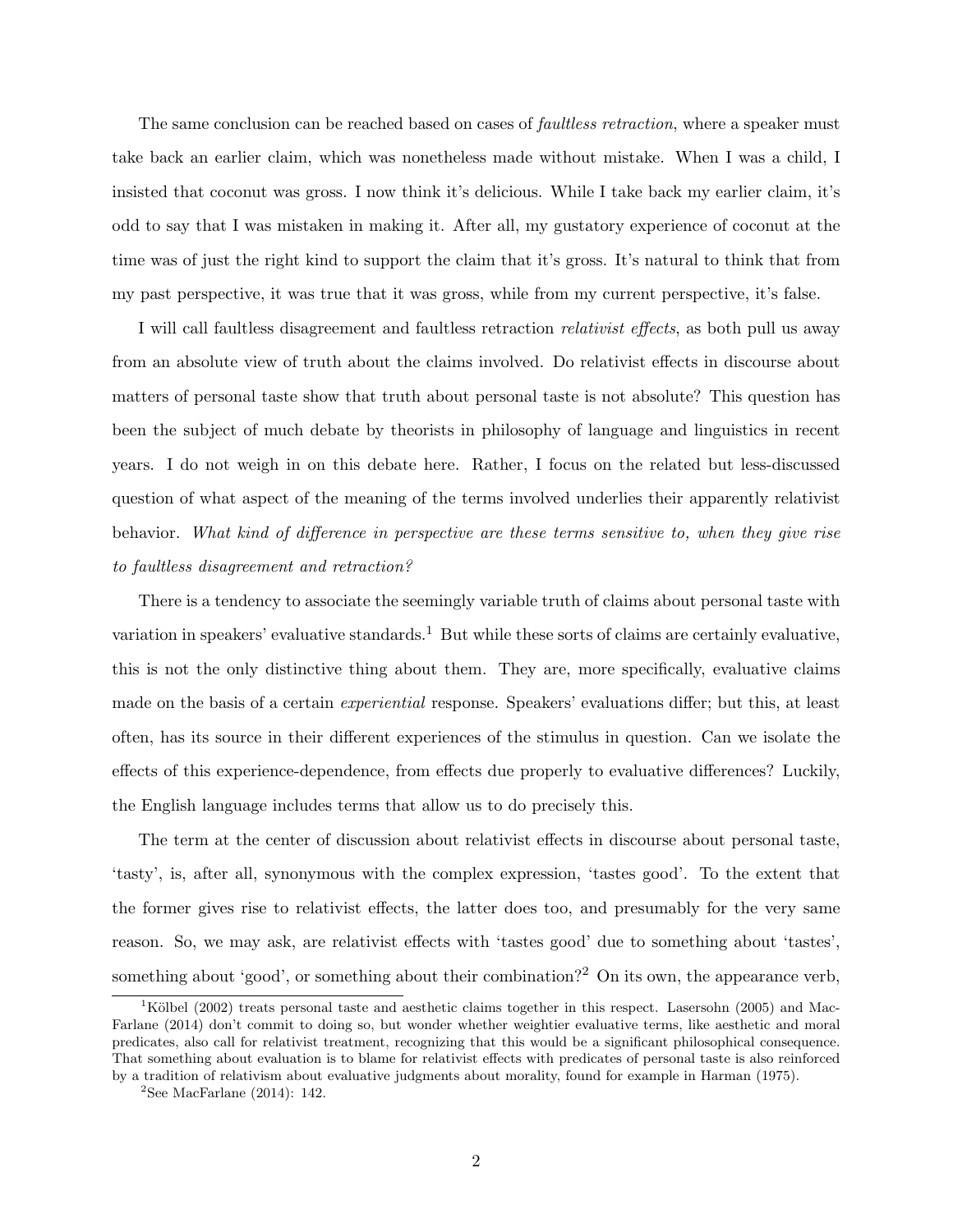'tastes', does no evaluative work. It can be combined with any number of adjectives (to form predicates like 'tastes vegan', 'tastes rotten', etc.), and the result is not an evaluative predicate, unless the adjective on its own is. We are thus led to the question of whether appearance predicates generally — predicates not only about how things taste, but also about how they look, smell, sound, and feel — give rise to relativist effects, even when not combined with any evaluative vocabulary.<sup>3</sup>

I have two main goals in this paper. First, on the basis of relativist effects in discourse about appearances, I argue that such effects in discourse about evaluative matters of personal taste are due to the *experientiality* of the vocabulary in question, and not to anything special about evaluation. Second, I offer an overview of relativist effects in discourse about appearances, a domain so far under-discussed in the recent semantics literature surrounding relative truth. I do this by distinguishing varieties of faultless disagreement about appearances, showing how, depending on the case, it displays similar characteristics to faultless disagreement in other domains — not only in discourse about matters of taste, but also in discourse involving epistemic modal and comparative constructions.

The plan is as follows. In  $\S2$ , I show that relativist effects arise with appearance predicates, just as they do with the more familiar evaluative predicates of personal taste. The parallel behavior of appearance predicates and predicates of personal taste raises the possibility, discussed in §3, that relativist effects in all of these cases have their source in variation in subjective experience, rather than anything special about evaluation. This idea is bolstered by the existence of a distinctive class of experiential predicates, which includes both appearance predicates and predicates of personal taste. However, the hypothesis that all relativist effects with experiential predicates are due to variation in subjective experience faces difficulties, particularly once we recognize the variety of uses to which appearance predicates can be put, and the variety of situations in which faultless disagreement with them can arise. This variety is the subject of §§4–5. In §4, I show that appearance predicates can give rise to faultless disagreement for reasons other than variation in experience. Indeed, they can give rise to such disagreement for reasons that are also responsible for faultless disagreement in other, non-experiential cases. Then, in §5, I argue that there is nonetheless a restricted class of experiential predicates, which includes predicates of personal taste, for which

<sup>&</sup>lt;sup>3</sup>Appearance predicates, for my purposes, are any predicates formed from a verb of sensory appearance ('tastes', 'looks', 'smells', 'sounds', 'feels', and 'seems'), together with a complement. Examples include the already-mentioned 'tastes good' and 'tastes vegan', as well as predicates like 'looks red' and 'sounds like a frog'.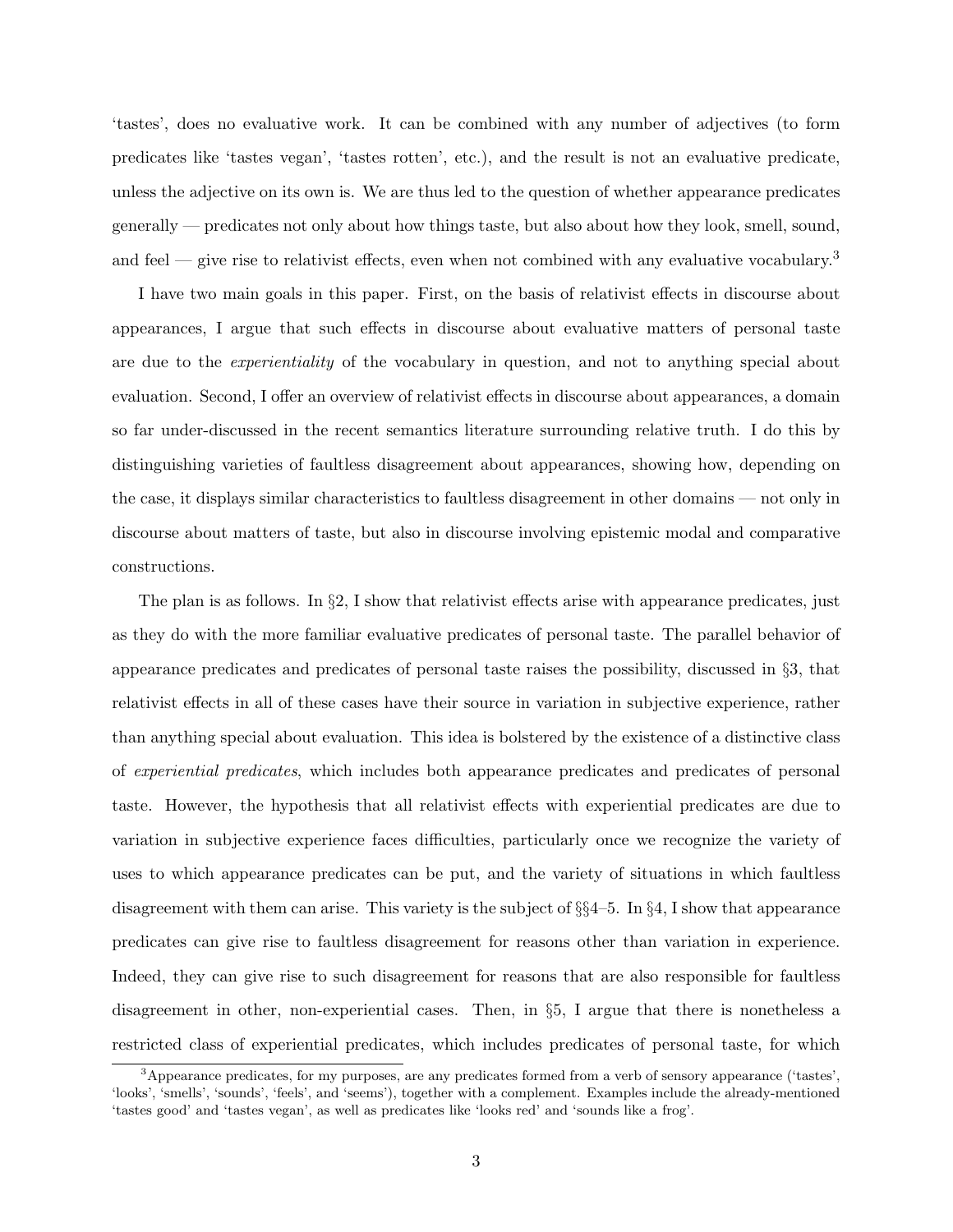experiential variation remains the most plausible source of relativist effects. Thus, there is no need to look to anything special about evaluation to find the source of relativist effects in discourse about matters of personal taste.

## 2 Relativist effects: personal tastes and appearances

In this section, I show that appearance language gives rise to relativist effects. I do so by presenting relativist effects in the more widely-discussed domain of personal taste, and showing that appearance language behaves in just the same way.<sup>4</sup> This approach will allow us to see that appearance predicates carry the same interest as predicates of personal taste, as far as the debate about relative truth is concerned, while remaining neutral about what particular theoretical approach may best capture the behavior.

To emphasize: What I say about relativist effects in this paper will not settle whether they in fact call for a relativist analysis, or whether they can instead be accounted for adequately within other approaches, such as contextualism,<sup>5</sup> expressivism,<sup>6</sup> or objectivism.<sup>7,8</sup> I use the terms "faultless disagreement," "faultless retraction," and "relativist effects" to label the sort of behavior that, for better or for worse, has motivated theorists to adopt a relativist notion of truth.<sup>9</sup> The present investigation into relativist effects in discourse about appearances holds interest even for those who reject relativism as the way to account for them; for there still remains the question of what the difference is between the expressions giving rise to these effects, as compared with ordinary context-sensitive or clearly objectivist expressions, with which (as we'll see shortly) no such effects arise. My interest is in the sources of the discourse effects that lie behind the debates over relative truth and its alternatives.

Consider the following dialogue, by now standard in discussions about predicates of personal taste:

<sup>&</sup>lt;sup>4</sup>In discussing these effects with predicates of personal taste, I draw on previous literature, including: Kölbel (2004), Lasersohn (2005), Lasersohn (2016), Stephenson (2007), Egan (2010), MacFarlane (2014).

<sup>5</sup>See e.g. Pearson (2013), Plunkett and Sundell (2013), Sundell (2011), Cappelen and Hawthorne (2009), Stojanovic (2007), Glanzberg (2007).

<sup>&</sup>lt;sup>6</sup>See discussion in MacFarlane  $(2014)$ : §7.3.

 $7$ See e.g. Anthony (2016), Wyatt (2018).

<sup>8</sup>Stojanovic (2017a) gives a nice overview of the state of the debate.

<sup>9</sup>See Eriksson and Tiozzo (2016), Palmira (2015), and MacFarlane (2014), Chapter 6 for discussion of different, more theory-laden, ways of characterizing the behavior. Though I am indebted to MacFarlane's work in this area, I disregard his advice to stop using the label "faultless disagreement" altogether. I believe that it remains useful for capturing an intuitively distinctive kind of disagreement.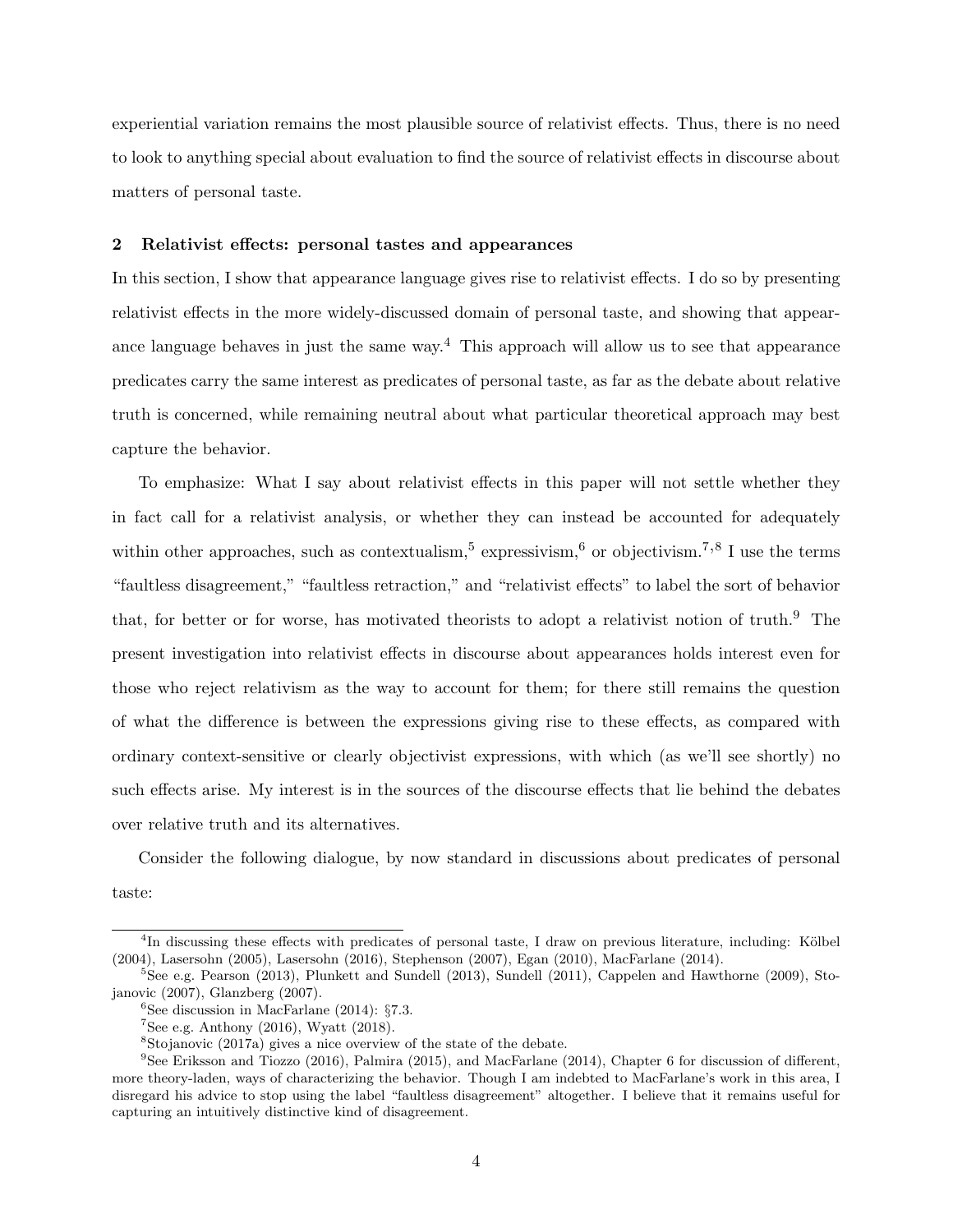- (1) Context Aline and Bob have both tried the same cake. Aline enjoyed it, but Bob didn't. a. Aline: This cake is tasty.
	- b. Bob: No, it's not tasty!

Aline and Bob seem to be in disagreement here: they disagree about whether the cake is tasty. And yet, this disagreement doesn't seem quite the same as another sort of disagreement Aline and Bob might have, over an ordinary factual matter, as in the following:

(2) a. Aline: This cake is vegan. b. Bob: No, it's not vegan!

Here, Aline and Bob disagree about whether the cake is vegan. Furthermore, one of them must clearly be mistaken about what the cake is like. Either it's vegan or not, and once the truth of the matter comes out, one of them will have to admit that they were wrong. But the dispute about taste in (1) seems different. There, it's tempting to say that so long as each speaker is basing their claim sincerely on how they experience the cake, there's a sense in which neither is mistaken. The contrast with the purely factual case is brought out in the following:

(3) a. As far as its taste suggests, this cake is vegan; but maybe it isn't (actually) vegan. b. ?? As far as its taste suggests, this cake is tasty; but maybe it isn't (actually) tasty.

No matter one's evidence or experience, it is appropriate to express uncertainty about a purely factual matter, like the cake being vegan. By contrast, given a certain experience of the cake, it becomes very odd to express uncertainty about whether the cake is tasty. This is the intuition behind the faultlessness side of faultless disagreement.<sup>10</sup>

Perhaps, then, in saying the cake is tasty, Aline is really just saying that it's tasty to her. And similarly, Bob is just saying that it isn't tasty to him. This would easily make sense of the intuition that neither is mistaken, and the contrast between (3-a) and (3-b). But now we risk losing the intuition that the exchange nonetheless involves a disagreement. For the dispute about taste in (1) is also different from an exchange in which each speaker explicitly relativizes their claim, as in the following:

 $10$ MacFarlane (2014) gives the following assertion conditions for 'tasty' : "If you know first-hand how something tastes, call it 'tasty' just in case its flavor is pleasing to you, and 'not tasty' just in case its flavor is not pleasing to you" (p. 4). Group-based contextualists, like Pearson (2013), and objectivists, like Anthony (2016), somewhat downplay this entitlement, but the contrast between the previous two sentences stands. The contrast between (1-a) and (2-a) can be captured, even if we only take the oddness of claims like (3-b) to be present as a default.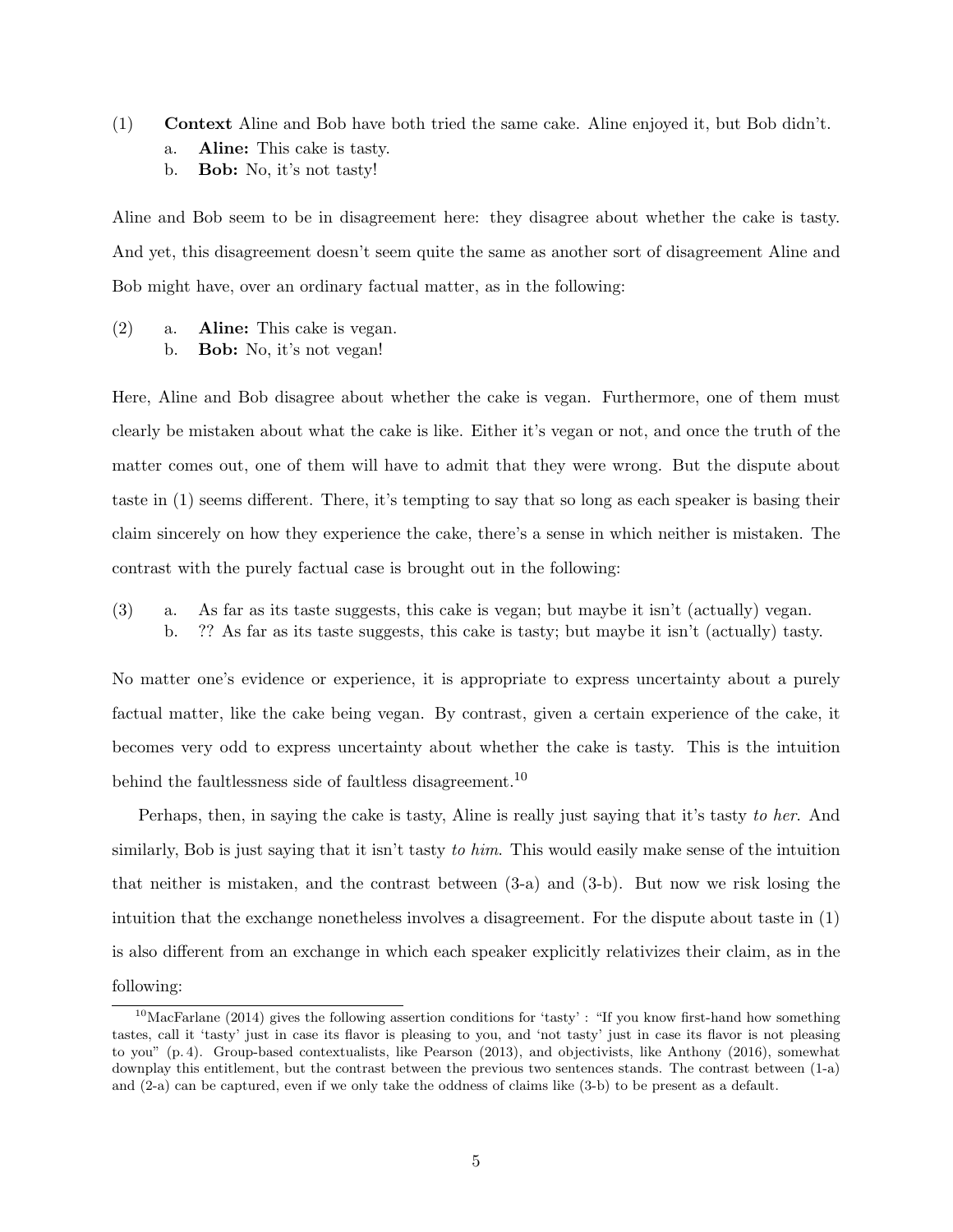#### $(4)$  Context As in  $(1)$ .

a. **Aline:** This cake is tasty to me.

b. **Bob:**  $#$  No, it's not tasty to me!

Two features distinguish our original disagreement about taste in (1) from this one. First, the disagreement about taste in (1) licenses explicit markers of denial, like 'No', in a way that the exchange in (4) does not (as indicated by the  $\#$  mark). Second, this comes along with a difference in the attitudes it is appropriate for speakers to have towards the various claims in these two cases. Consider, for instance, what reactions are appropriate for an outside observer overhearing the dialogues. An observer overhearing (4) can easily take both Aline and Bob to be making accurate claims — indeed, she ought to think this, so long as she thinks both of them are being sincere. By contrast, an observer overhearing the dispute in (1), can't view both claims to be accurate: cannot take the cake both to be accurately described as 'tasty' and as 'not tasty'. This fills out the disagreement side of faultless disagreement.

Faultless disagreement about matters of personal taste is thus a phenomenon distinct from both purely factual disagreement, as in (2), and cases involving ordinary context-sensitive expressions (e.g. 'me'), as in (4). Purely factual cases involve disagreement, but not faultlessness; while explicitly relativized cases involve faultlessness, but not disagreement.

Faultless retraction of taste claims — where a speaker must take back a claim that was made faultlessly — can be characterized similarly. Here is a case adapted from MacFarlane  $(2014)$ :

- (5) a. Context It's 1975 and John is a child. He likes fish sticks. John: Fish sticks are tasty.
	- b. Context It's 2010 and John is grown up. His tastes have changed and he no longer likes fish sticks. John: I take it back, fish sticks aren't tasty.

The faultlessness here is essentially the same as what we saw above, in the case of interpersonal faultless disagreement. John's experience in 1975 is such that expression of uncertainty about the tastiness of the fish sticks would not have been appropriate, making his assertion in (5-a) faultless in a sense that has no analogue in a purely factual case. For instance, if John's parents chose to misinform him about the constitution of fish sticks in order to trick him into eating them, we might take his claim that fish sticks are vegetarian to have been reasonable in many ways. But still the contrast remains that uncertainty about whether the fish sticks are vegetarian is coherent in the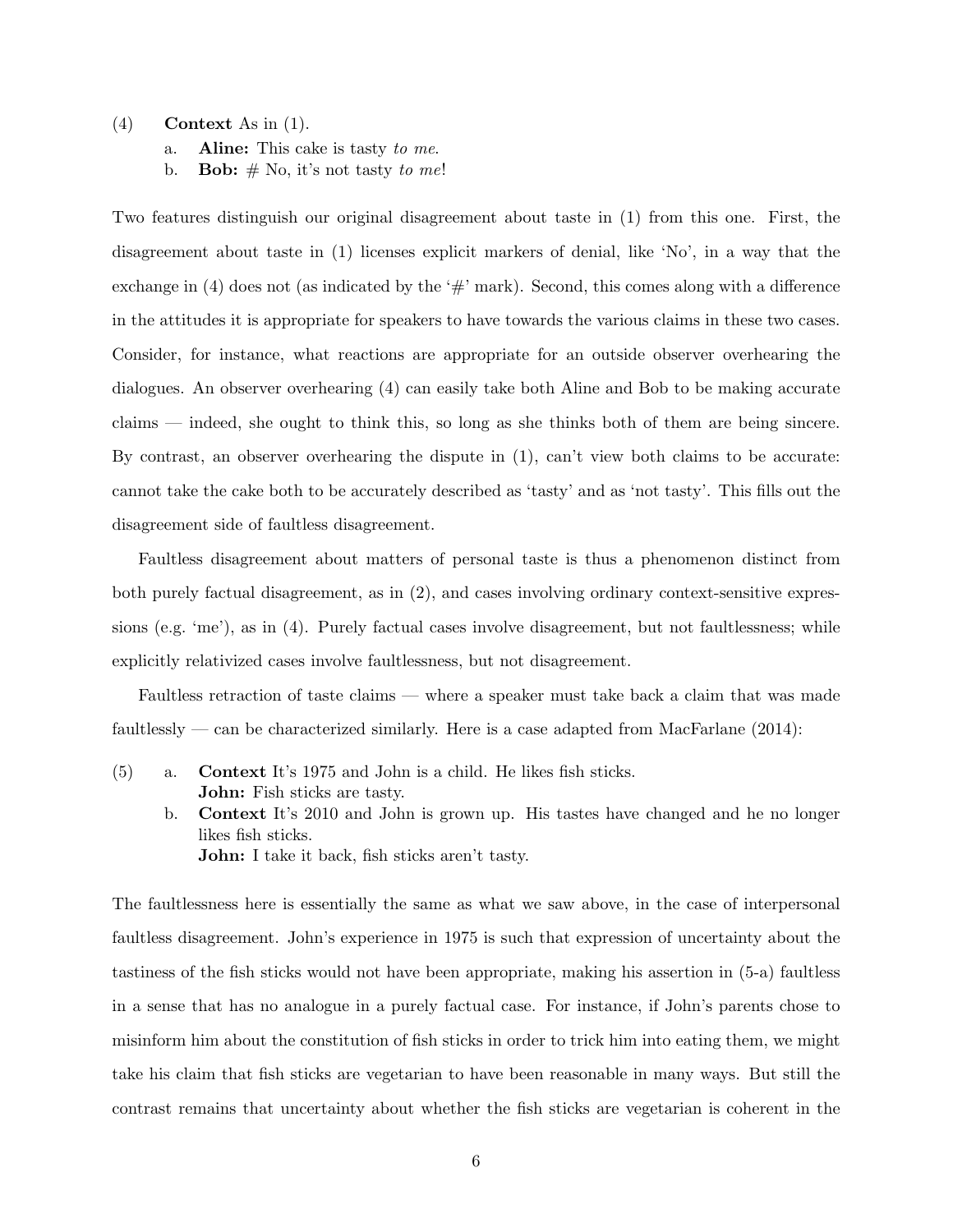face of all this evidence, in a way that uncertainty about whether they're tasty, given a certain experience, is not.

Perhaps, then, as a child, John really just meant that fish stick were tasty to him then. But this fails to make sense of the call for retraction at the later time.

- (6) a. Context It's 1975 and John is a child. He likes fish sticks. John: Fish sticks are tasty to me now.
	- b. Context It's 2010 and John is grown up. His tastes have changed and he no longer likes fish sticks. **John:**  $#$  I take it back, fish sticks aren't tasty to me now.

Just as in the case of disagreement, we can distinguish the retraction present in discourse about personal taste by two features. First, explicit retraction ('I take it back') is felicitous in (5) in a way that it isn't in the explicitly relativized case in (6). And, second, this comes along with a difference in what attitude adult John should take towards his childhood claims. As an adult, John should have no trouble viewing his sincere childhood claim in (6-a) to be accurate. By contrast, he cannot at the later time view his childhood claim in (5-a) to be accurate.

Now, we're ready to show that faultless disagreement and retraction also arise in discourse about appearances. Consider the following two examples of disagreement about appearances: $11$ 

- (7) Context Alex and Briana are looking at the same dress, but have different experiences of its color.<sup>12</sup>
	- a. Alex: That dress looks blue and black.
	- b. Briana: No, it looks white and gold!
- (8) Context Alex and Briana both tasted the same cake. Alex rarely eats vegan food and really notices when baked goods lack ingredients like butter and eggs; Briana is more used to vegan food, so their lack doesn't strike her as much.
	- a. Alex: That cake tastes vegan.
	- b. Briana: No, it doesn't taste vegan!

These are cases of faultless disagreement, just as identified in discourse about personal taste above. First, the disagreement side. In both cases, the linguistic denial, 'No', is felicitous, and an observer can't view both claims as accurate — can't view as accurate both that the dress looks blue and

 $11$ To avoid repetition, I just give cases with 'tastes' and 'looks' for now. But we could also easily find cases with 'smells', 'feels', 'sounds', and 'seems'; and my claims about appearance language are to be understood to apply to predicates formed with all of these verbs.<br> $12$ This situation is similar to

one many people experienced in early 2015; see, e.g. https://en.wikipedia.org/wiki/The\_dress.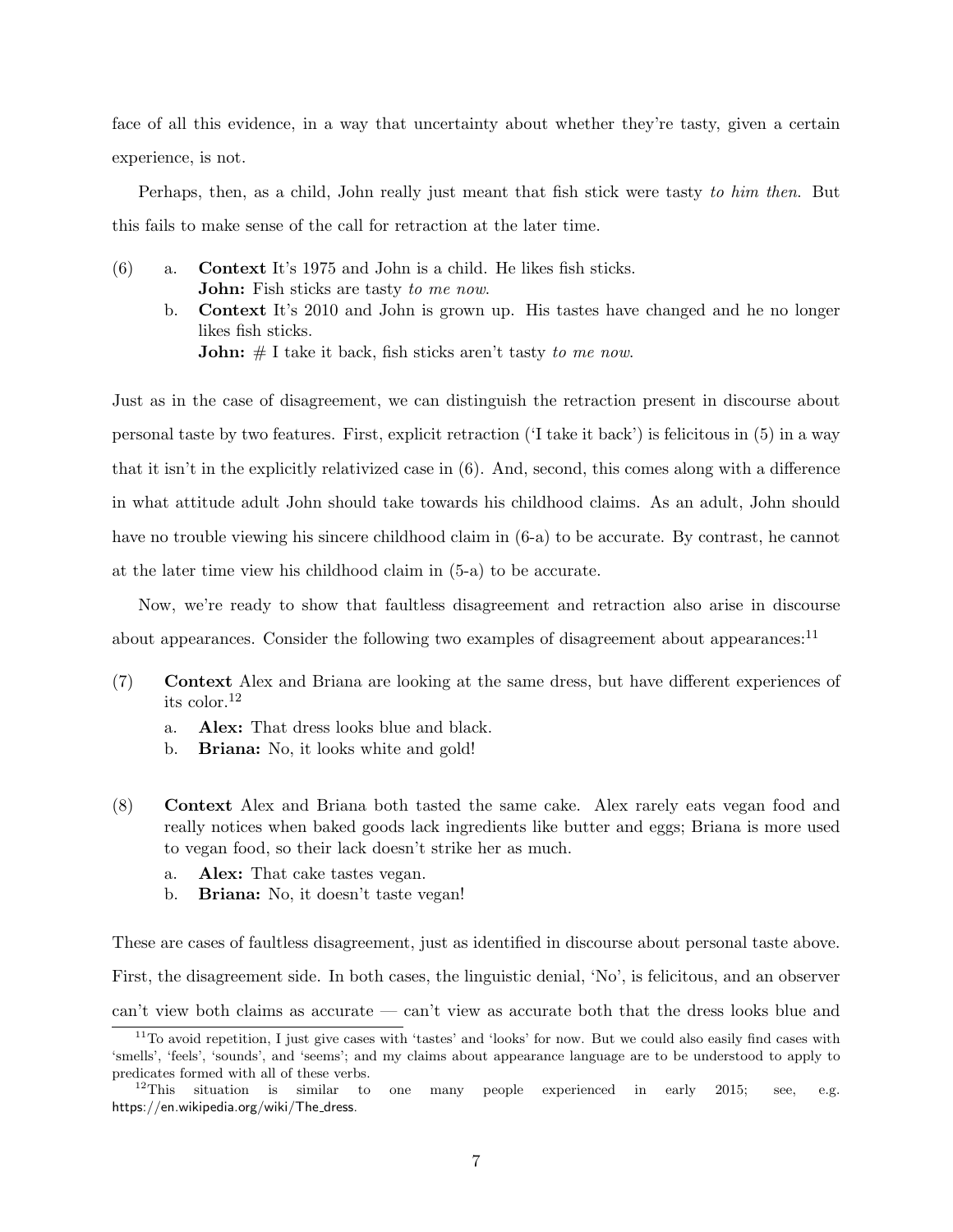black, and that it looks white and gold (assuming, of course, that it's just two colors); or that the cake both tastes vegan and fails to taste vegan. And just as with the case of 'tasty' above, we can contrast the patterns of disagreement in (7) and (8) with what we would get in the nearby explicitly relativized cases, where the speakers make explicit to whom things appear the way they do.

- (9) Context As in (7).
	- a. Alex: That dress looks blue and black to me.
	- b. **Briana:**  $#$  No, it looks white and gold to  $me^{13}$

In (9), not only is the explicit denial infelicitous, but an observer could also easily take both speakers' claims to be accurate. Thus, there is no disagreement in the sense we've identified in the disagreements about appearances in (7) and (8), as well as in the original disagreement about personal taste in (1).

Second, the faultlessness side. Just as with sincere assertions about personal taste, sincere assertions about appearances are faultless in a sense that has no analogue with purely factual assertions that are merely well-supported by evidence.

 $(10)$  a. As far as its taste suggests, this cake is vegan; but maybe it isn't (actually) vegan. b. ??As far as its taste suggests, this cake tastes vegan; but maybe it doesn't (actually) taste vegan.

As noted above, any experience or evidence you like about the cake still allows for the felicitous expression of uncertainty about whether it's vegan, for example, as illustrated in (10-a) (a repetition of (3-a) above). By contrast, given a certain experience of the cake, the appearance claim — that it 'tastes vegan'— is not appropriately doubted. This is why the claim in (10-b) is odd in a way that (10-a) is not. Thus, the same features of faultlessness and disagreement that we found in disagreement about matters of personal taste are found in disagreement about appearance too.

Cases of faultless retraction with appearances are expected when how something appears to a speaker changes over time. Again, I offer two cases:

 $13$ Note that even the possibility of modification by prepositional phrases like 'to me' marks a commonality between taste predicates and appearance predicates, that they don't share with factual predicates:

<sup>(</sup>i)  $\# \text{That dress is blue and black to me.}$ 

I return to this in the following section.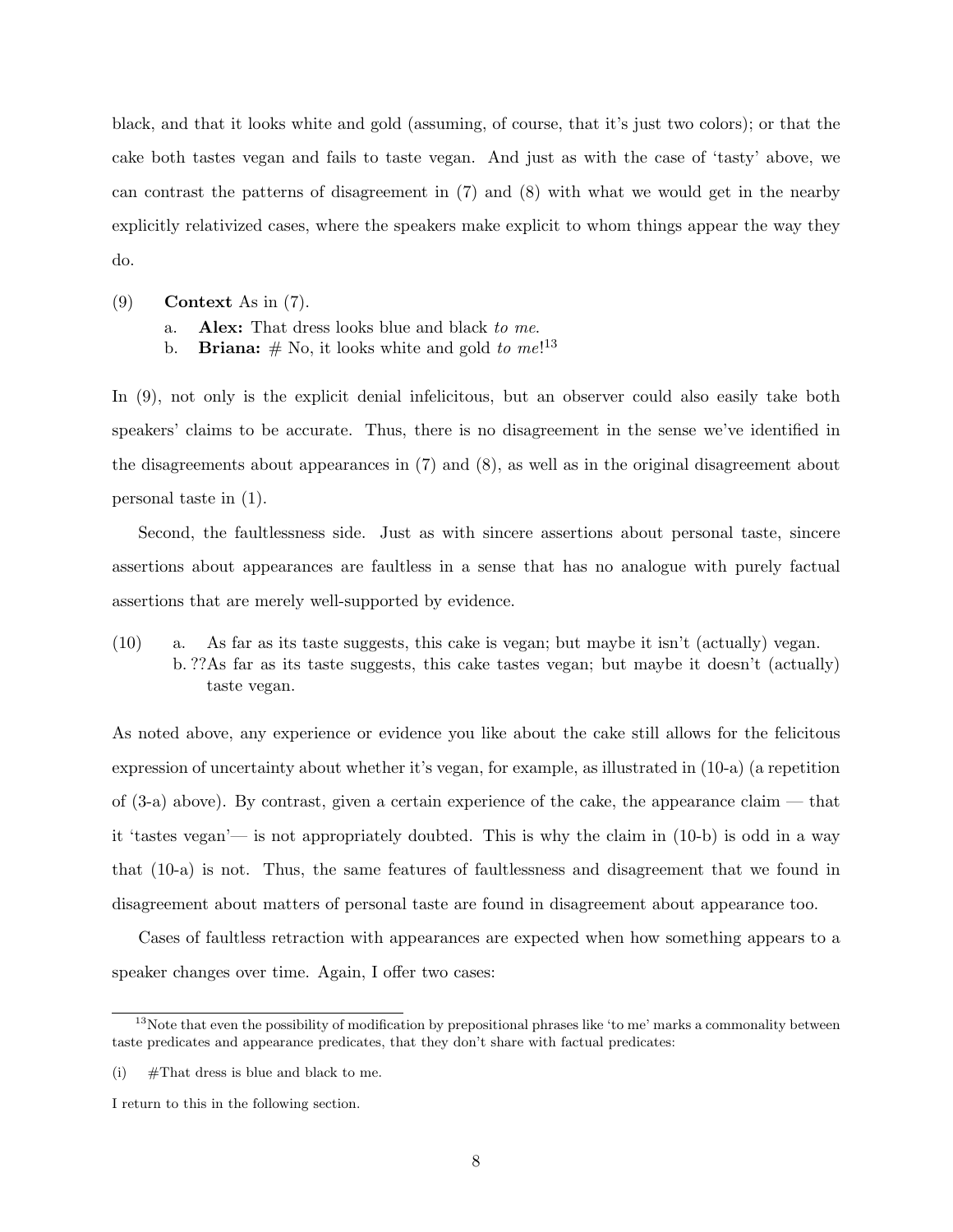- (11) a. Context Jana has just come inside from bright sunlight and looks at a jacket. Jana: That jacket looks black.
	- b. Context Later, her eyes have adjusted to the light inside. Jana: I take it back, the jacket looks blue.
- (12) a. Context Admir tastes a cake and finds it dense and oily. Admir: This cake tastes vegan.
	- b. Context Admir's friend has by now given him samples of a variety of other cakes, teaching him to discern the taste of butter from oil. He tastes the original cake again, and with his more refined powers of discrimination detects some buttery flavor. Admir: Never mind, this cake doesn't taste vegan.

The call for retraction is the same here as what we found in the case with personal taste in (5). In contrast to an explicitly relativized variant, the changes in experience expressed in (11) and (12) felicitously allow taking back the earlier claim. And this comes along with not being able to view both earlier and later claims to be accurate. Finally, the faultlessness is just as we saw in the discussion of faultless disagreement: given the speaker's experience at the time of assertion, uncertainty about the appearance claim is inappropriate (whereas it always remains appropriate with purely factual claims, however well-supported by the evidence they may be).

This empirical discussion shows that the relativist effects previously identified in discourse about matters of personal taste also show up in discourse about appearances, even in the absence of any evaluative expressions.<sup>14</sup> One upshot of this is that the range of relativist effects is broader than previously discussed, and that appearance language deserves a place alongside expressions like predicates of personal taste in the semantic debates over departures from traditional objectivist semantics.<sup>15</sup> In short, we may disagree faultlessly, and have to retract faultlessly-made claims,

 $14$ Some theorists, particularly in linguistics (e.g. Rett (2014)), understand evaluative expressions very broadly, to include all gradable adjectives. To clarify: for my purposes, evaluative expressions are to be understood more narrowly, to include just those (such as predicates of personal taste, as well as moral and aesthetic predicates) that have valenced or normative meanings.

<sup>&</sup>lt;sup>15</sup>Pearson (2013) notes that first-hand experience effects (which I'll discuss in the next section) with taste predicates also show up with 'seems' (p. 118), and Ninan (2014) points out that this extends to all appearance verbs (p. 291). Doran (2015) discusses the semantics of copy raising constructions, such as in (i), where the appearance verb has a 'like'-complement that contains a pronoun that corefers with the main subject.

<sup>(</sup>i) Tom looks like he's cooking.

I'll discuss a case of disagreement about appearances from her thesis in §4 below. However, the variety of uses of appearance language that concern me in this paper don't come out just by considering copy raising cases. For instance, no copy raising appearance report is equivalent to a claim using a predicate of personal taste. While (ii-a) and (ii-b) can be used equivalently, (ii-c) is not equivalent with either.

<sup>(</sup>ii) a. The cake is tasty.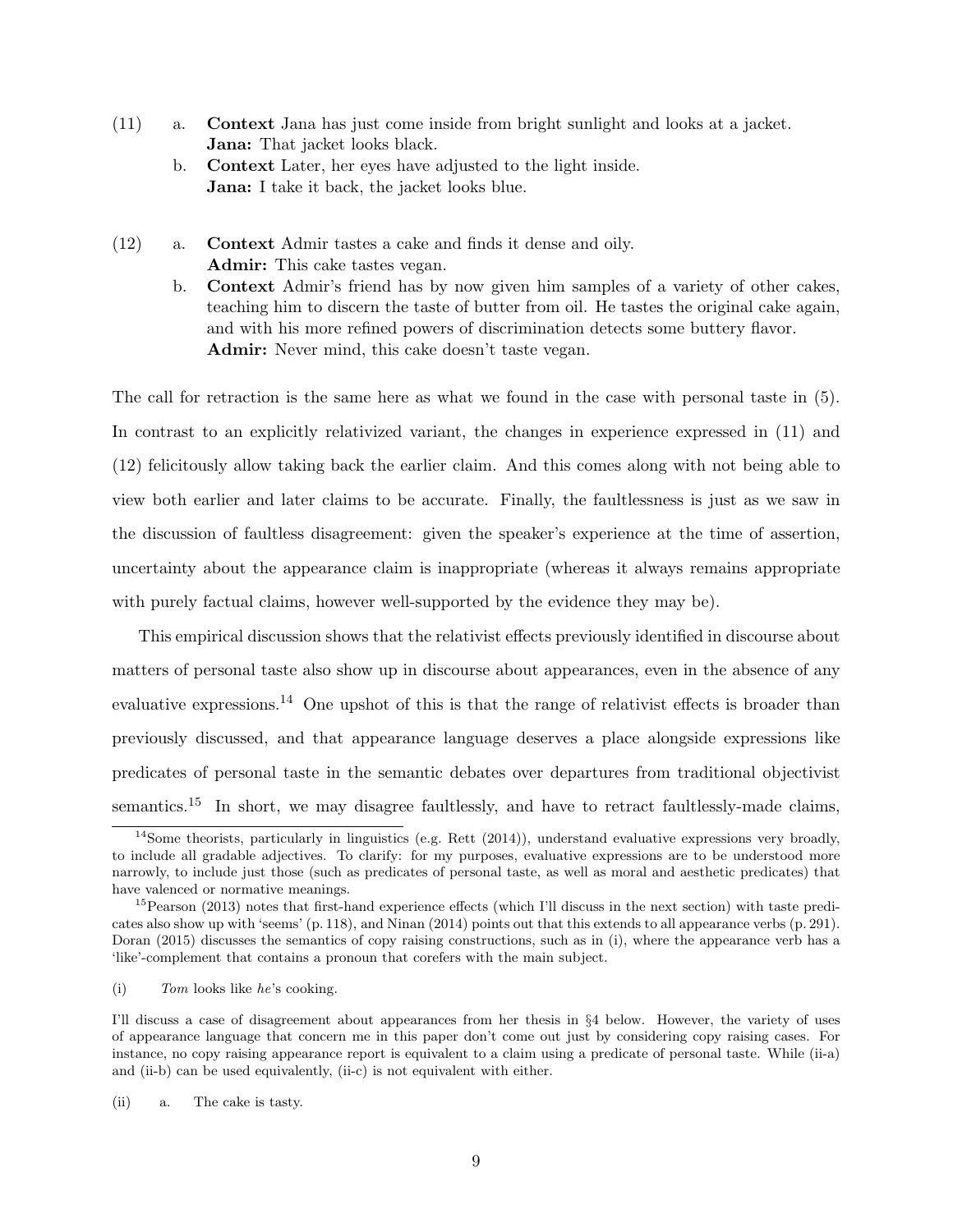not only about whether things are tasty, but also about *how* things taste, and how they look, feel, smell, and sound. To the extent that truth relativism is motivated for claims about personal tastes, it's equally motivated for claims about appearances. But investigation into relativist effects with appearance language holds interest beyond merely adding another class of expressions to the discussion. In the next section, I turn to the question of what relativist effects in appearance discourse might reveal about the sources of such effects in discourse more broadly.

## 3 Experiential language

The previous section illustrated relativist effects with appearance language, even in the absence of any evaluative language. This is relevant to the issue, raised in the introduction, about the source of relativist effects with predicates of personal taste. As noted there, the synonymy of 'tasty' and 'tastes good' raises the question, posed by MacFarlane (2014), about whether we should locate the source of relativist effects with 'tastes good' in something about 'tastes', something about 'good', or something about their combination. The cases of faultless disagreement and faultless retraction with predicates like 'tastes vegan' and 'looks white and gold' show that appearance language on its own gives rise to these effects — since the effects are clearly not present with factual predicates like 'vegan' and 'white and gold' on their own. Thus, it's an open possibility that relativist effects with both predicates of personal taste and appearance predicates have nothing to do with evaluation, and everything to do with the role of subjective experience in their interpretation or use.

Bylinina (2017) and Stojanovic (2017b) identify a class of *experiential predicates*. These predicates are interpreted relative to an experiencer argument, which may be left implicit, as in (13-a), or made explicit in an experiencer prepositional phrase headed by 'to' or 'for', as in (13-b).

(13) a. This cake is tasty. b. This cake is tasty to/for Sam.

b. The cake tastes good.

c. The cake tastes like it's good.

Brogaard (2013) considers and rejects the idea that 'seems' displays relativist behavior. She writes: Suppose we both hear on the radio that there will be a hurricane in our area. 'It seems that our home will be flooded,' I say. You reply that it does not seem that way. If we are equally rational, one of us has evidence not available to the other, for example, evidence that the radio station is notoriously unreliable. In this case, then, we disagree about facts about the situation. (Brogaard (2013): 223)

This is inconclusive, however. First, it's not obvious in this case that if neither of us is irrational, then we must disagree about facts of the situation. But even granting that, disagreement about facts of the situation doesn't preclude faultless disagreement. This is clear from cases of faultless disagreement involving epistemic terms, like 'might' and 'probably'. I discuss the comparison between appearance and epistemic vocabulary in §4.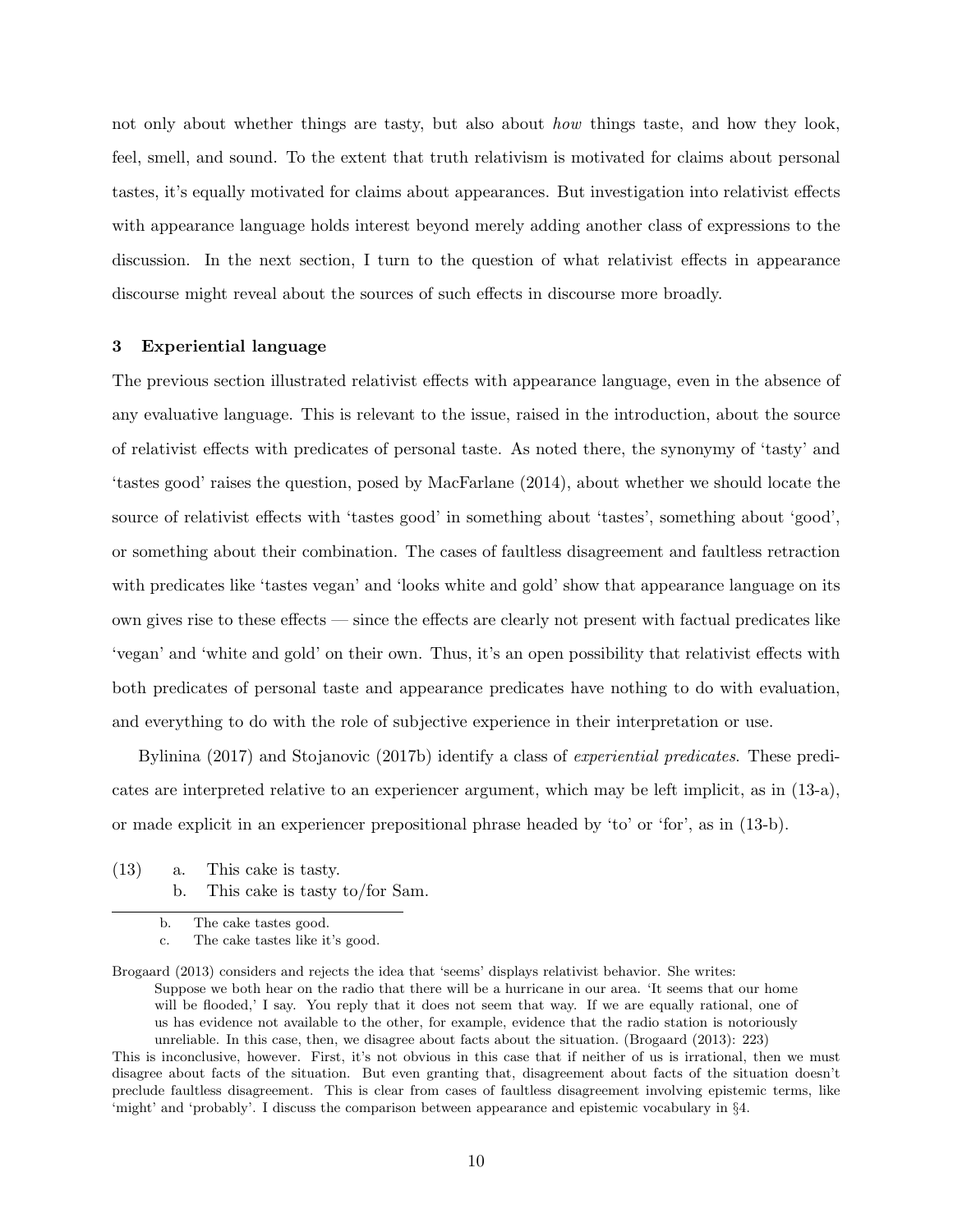I remain neutral about the precise semantic contribution of experiencer prepositional phrases, and whether we should in fact take there to an implicit experiencer argument in sentences like (13-a). The key point I wish to take from these theorists is that predicates of personal taste are experiential, whereas other evaluative predicates, for example moral ones, are not.

Taking the licensing of experiencer prepositional phrases as a diagnostic for experiential predicates, it's clear that appearance predicates are experiential as well. Indeed, the contrast between bare cases, like (14-a), and relativized ones, like (14-b), was key in the illustration of relativist effects in the previous section.

(14) a. That cake tastes vegan. b. That cake tastes vegan to Sam.

Bylinina further observes that experiential predicates give rise to a first-hand experience requirement in utterances of unembedded sentences. This requirement comes out in the observation that utterances as in (15) are deviant.

 $(15)$  #This cake is tasty, but I've never tasted it.

Precisely the same requirement is present with appearance predicates, something that is noted in previous discussion of the requirement in Pearson (2013) and Ninan (2014).

 $(16)$  a. #That cake tastes vegan, but I've never tasted it. b. #That dress looks white, but I've never seen it.

Not only do predicates of personal taste and appearance predicates both give rise to relativist effects, but both are also experiential. Might the relativist effects then be traceable to the role of experience in the use of these predicates? Indeed, it seems fairly intuitive that these predicates give rise to faultless disagreement and faultless retraction precisely because speakers' experiences differ, and can change over time. Thus, I would like to frame the following:

(17) Subjective experience hypothesis Relativist effects with experiential predicates are due to variation in subjective experience across perspectives.

If the subjective experience hypothesis is correct, then when faultless disagreement arises with predicates of personal taste and appearance predicates, it's because the speakers have different subjective experiences of the stimulus; and when faultless retraction arises with these predicates, it's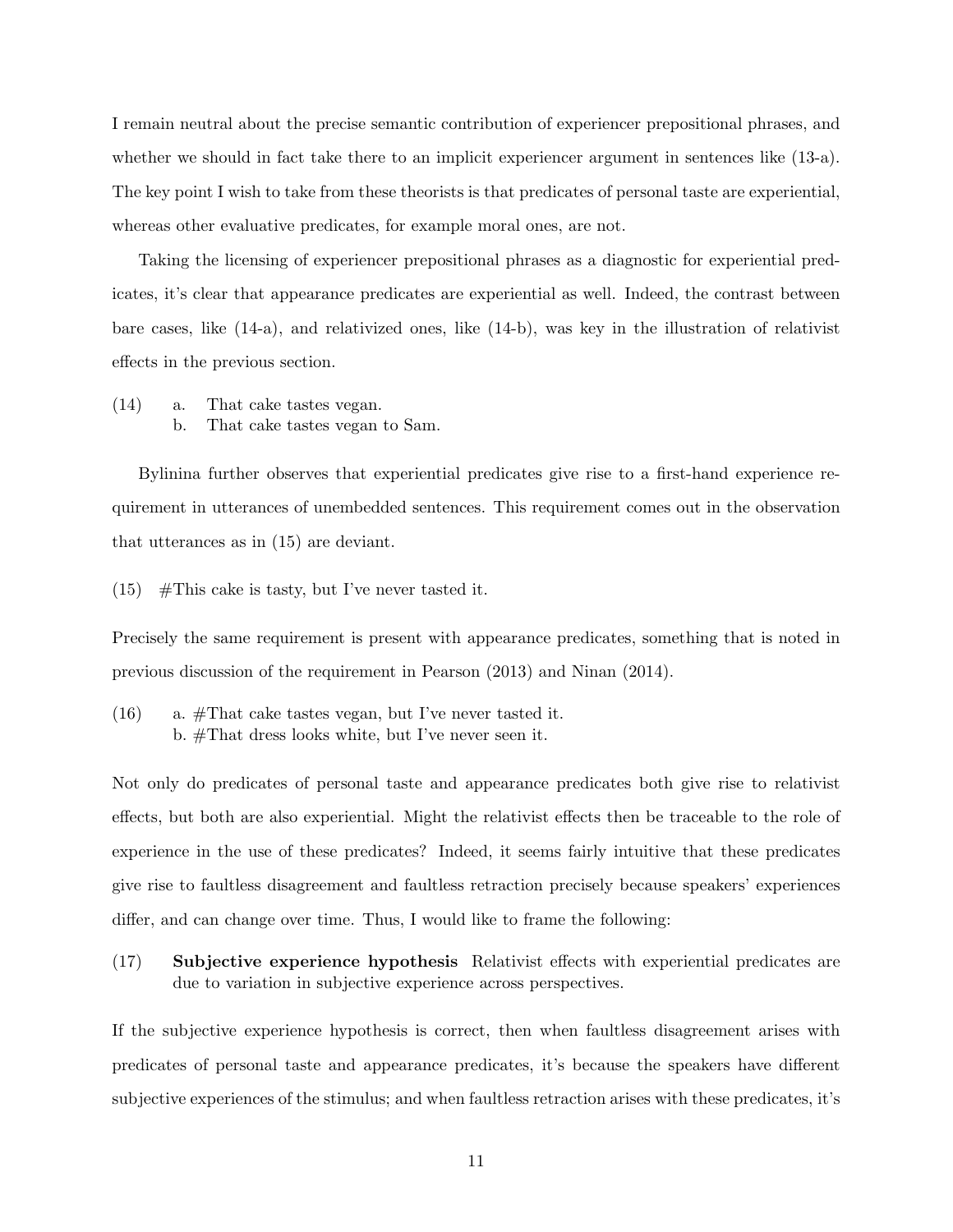because the speaker's subjective experience of the stimulus has changed over time. This would not rule out that the perspectives also differ in other ways. For instance, based on different subjective experiences, speakers may also be led to different evaluations of some subject matter. The key point of the hypothesis, however, is that the relativist effects are explained by the difference in experience. On this picture, experiential and evaluative predicates form distinct but overlapping classes, with predicates of personal taste falling into the intersection. According to the subjective experience hypothesis, relativist effects track the experiential.

This possibility is significant for determining the scope of relativist effects in natural language. If it's right, theorists shouldn't jump from the recognition of relativist effects with predicates of personal taste to the view that all evaluative language must behave relativistically; nor need they worry, if they opt for a relativist analysis of experiential language, that they will need to abandon objectivism for weighty evaluative language, for instance about morality.

## 4 Varieties of disagreement: epistemic and comparative cases

In this section and the next, I will look more closely at a variety of cases of faultless disagreement with experiential predicates. It will emerge next that the subjective experience hypothesis is not plausible as a fully general claim about relativist effects in this domain.<sup>16</sup> However, the hypothesis remains plausible, I will argue in §5, for a restricted class of experiential predicates, which includes predicates of personal taste.

In a case like the dress dispute, it is quite plausible that the faultless disagreement is due to differing visual experiences of the two speakers. Indeed, I built this into the description of the case, repeated here, when I used it to motivate the existence of faultless disagreement about appearances.

- (7) Context Alex and Briana are looking at the same dress, but have different experiences of its color.
	- a. Alex: That dress looks blue and black.
	- b. Briana: No, it looks white and gold!

But in the second case of faultless disagreement about appearances, repeated next, the same is not obviously the case.

 $16$ I'll only use cases of faultless disagreement to illustrate this, though cases of retraction would do just as well. Indeed, for my purposes, faultless retraction might be thought of as a special case of faultless disagreement: namely faultless disagreement with one's former self.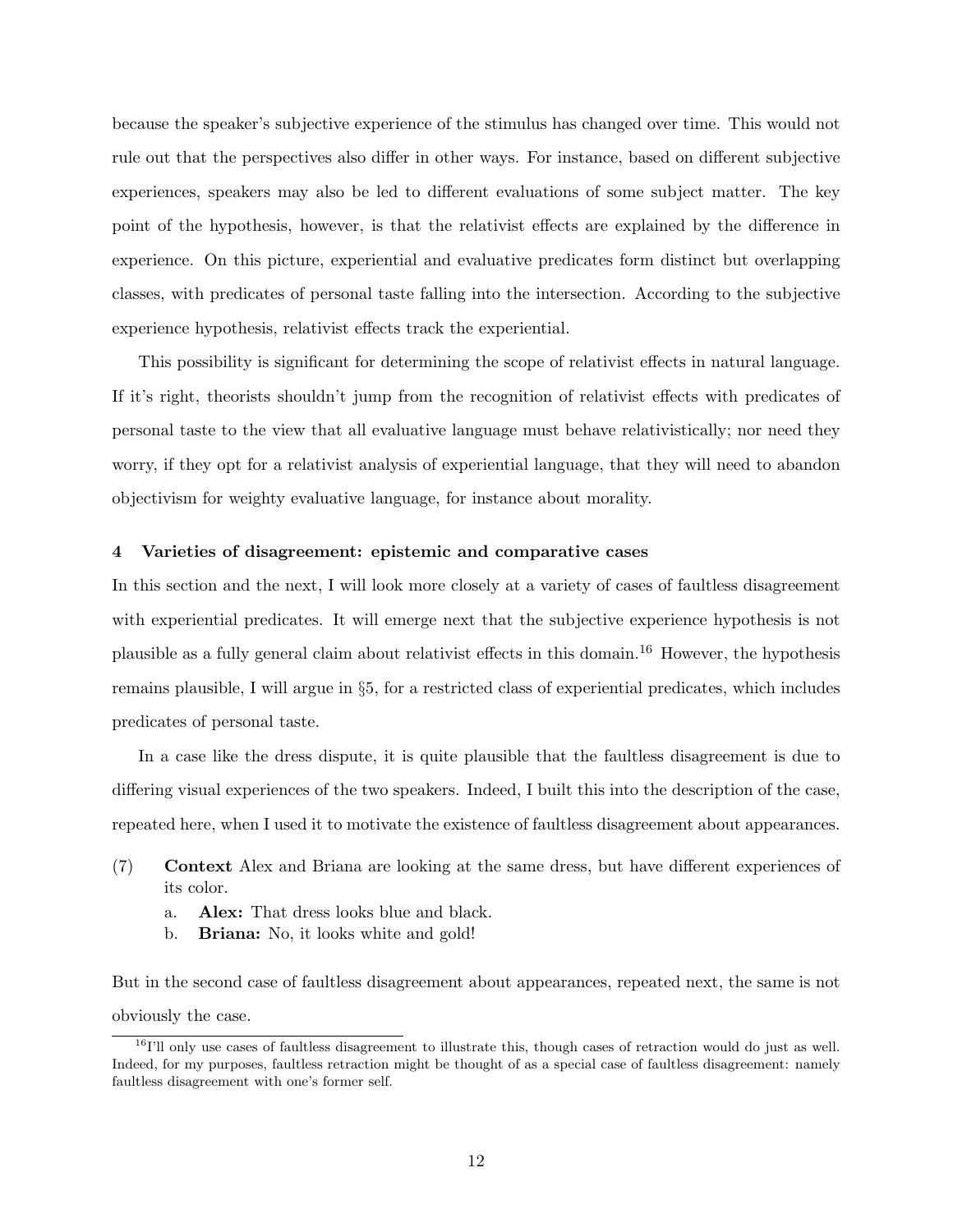- (8) Context Alex and Briana both tasted the same cake. Alex rarely eats vegan food and really notices when baked goods lack ingredients like butter and eggs; Briana is more used to vegan food, so their lack doesn't strike her as much.
	- a. Alex: That cake tastes vegan.
	- b. Briana: No, it doesn't taste vegan!

One could say that in this sort of situation, Alex and Briana's gustatory experiences must differ. One might argue that if one of them is picking up on some flavor more than the other is, then there must be some difference in their subjective experiences. I don't want to rule this out. But I don't want to rely on it either. It is an issue that will presumably not be answered just by an examination of discourse about appearances. Just considering the dialogue, it seems to me an open possibility that as far as we can make sense of the qualitative identity of experiences, Alex and Briana's experiences might be the same. And yet, given their different past experiences and associations with the flavors, they notice different features of the cake's flavor, and so draw different conclusions about the likely properties of the cake.

An example from Doran (2015) makes an even stronger case against a difference in subjective experience being necessary for faultless disagreement about appearances.

(18) a. Sam: The man on that bench looks like he's just been dumped. b. Sue: Nuh-uh, he looks like he's got bad stomach cramps.

In describing what might be going on this case, she writes:

Suppose that the man on the bench is a total stranger, and neither Sam nor Sue will ever get to know what sort of day he was having. . . . Each speaker seems to be expressing her own impressions of the situation, much like two speakers expressing their own gustatory impressions of a particular batch of chili. . . . Sam's experiences with the world up until this point will have led her to form a series of beliefs and associative links pertaining to observable things in the world and their potential underlying causes. Perhaps in her experience, people who have recently endured heartbreak typically exhibit whatever facial expression the man on the bench is currently making. But Sue's experiences of the world may be different, and perhaps for her, the man's expression is characteristic of abdominal pain. (Doran (2015): 22)

Here, the disagreement between Sam and Sue is explained in a way that doesn't require them to have different visual experiences of the man on the bench. Instead, the two speakers' different past experiences and associations lead them to draw different conclusions based on their visual perception of the man. In this case, as well as in (8), the differences in perspective that give rise to the relativist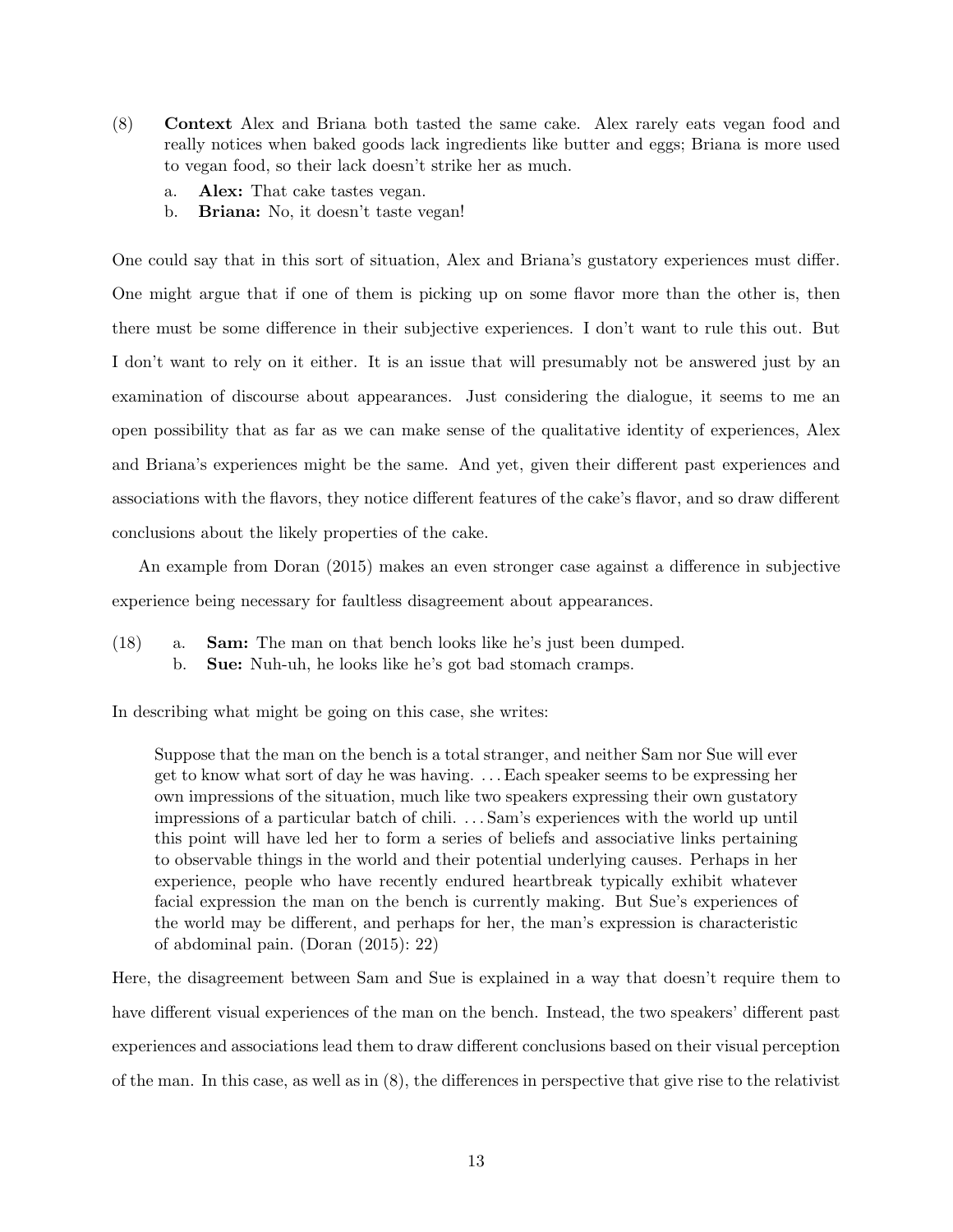effects don't seem like they must be differences in perceptual experience. Rather, the perspectives differ because the speakers' (possibly alike) experiences have different informational import as to the likely properties of things.<sup>17</sup> Appearance reports that give rise to faultless disagreement for this reason have features that philosophers of perception have previously associated with what they call epistemic uses of appearance language. Epistemic appearance predicates are used to convey what appearances suggest about the way things really are.<sup>18</sup> That appearance predicates of this sort should give rise to faultless disagreement is in fact expected, given the similarities between them and information-sensitive expressions, like epistemic modals and probability adverbs — which have widely been discussed as giving rise to relativist effects.<sup>19</sup> For example, consider the following case with 'probably',<sup>20</sup> and compare with the variant with 'looks' in  $(20)$ , appropriate in just the same context.

- (19) Context Fat Tony is a mobster who has planted evidence of his death at the docks. Andy and Beth observe the planted evidence. Andy has no idea that Fat Tony had a motive to fake his death and is convinced (though not completely certain) that he is dead. Beth, however, knows that he had such a motive and is suspicious (though doesn't rule out that the evidence is genuine).
	- a. Andy: Fat Tony is probably dead.
	- b. Beth: No, it's more likely that he faked his death. [I.e. It isn't probable that he's dead.]
- (20) Context As in (19).
	- a. Andy: It looks like Fat Tony is dead.
	- b. Beth: No, it doesn't.

Faultless disagreement arises over claims with 'might' or 'probably', when the speakers have different

 $17$ Some theorists, e.g. Macpherson (2012), have argued that background beliefs influence the quality of perceptual experience. More recently, however, evidence for such *cognitive penetration* of experience has been cast into doubt by, e.g. Firestone and Scholl (2016). I thus go forward under the assumption that, at least in cases like (18), the speakers' experiences may be qualitatively alike, despite other differences in their cognition. Furthermore, as I explain in footnote 23 below, my main points can be maintained, even if cognitive penetration takes place in all of these cases.

 $18$  Jackson (1977) writes that with these uses (of 'looks'), "I am expressing the fact that a certain body of *visually* acquired evidence . . . supports the proposition" (p. 30). See also Chisholm (1957), Brogaard (2014).

 $19$ In the epistemic modal literature, there is debate about the merits of relativist and non-relativist approaches to dealing with this behavior, just as there is in the literature on predicates of personal taste. See, e.g., Stephenson (2007), MacFarlane (2011), Dowell (2011), Yalcin (2011), Egan (2007), Egan et al. (2005). Again, my point doesn't depend on any particular resolution of the debate. Rather, my concern is with what kind of difference in perspective gives rise to relativist effects; and in the case of epistemic vocabulary, it is differences in the information the speakers have.

<sup>&</sup>lt;sup>20</sup>The case is adapted from Khoo (2015), Knobe and Yalcin (2014); I change modal from 'might' to 'probably' to create a closer parallel with the appearance case.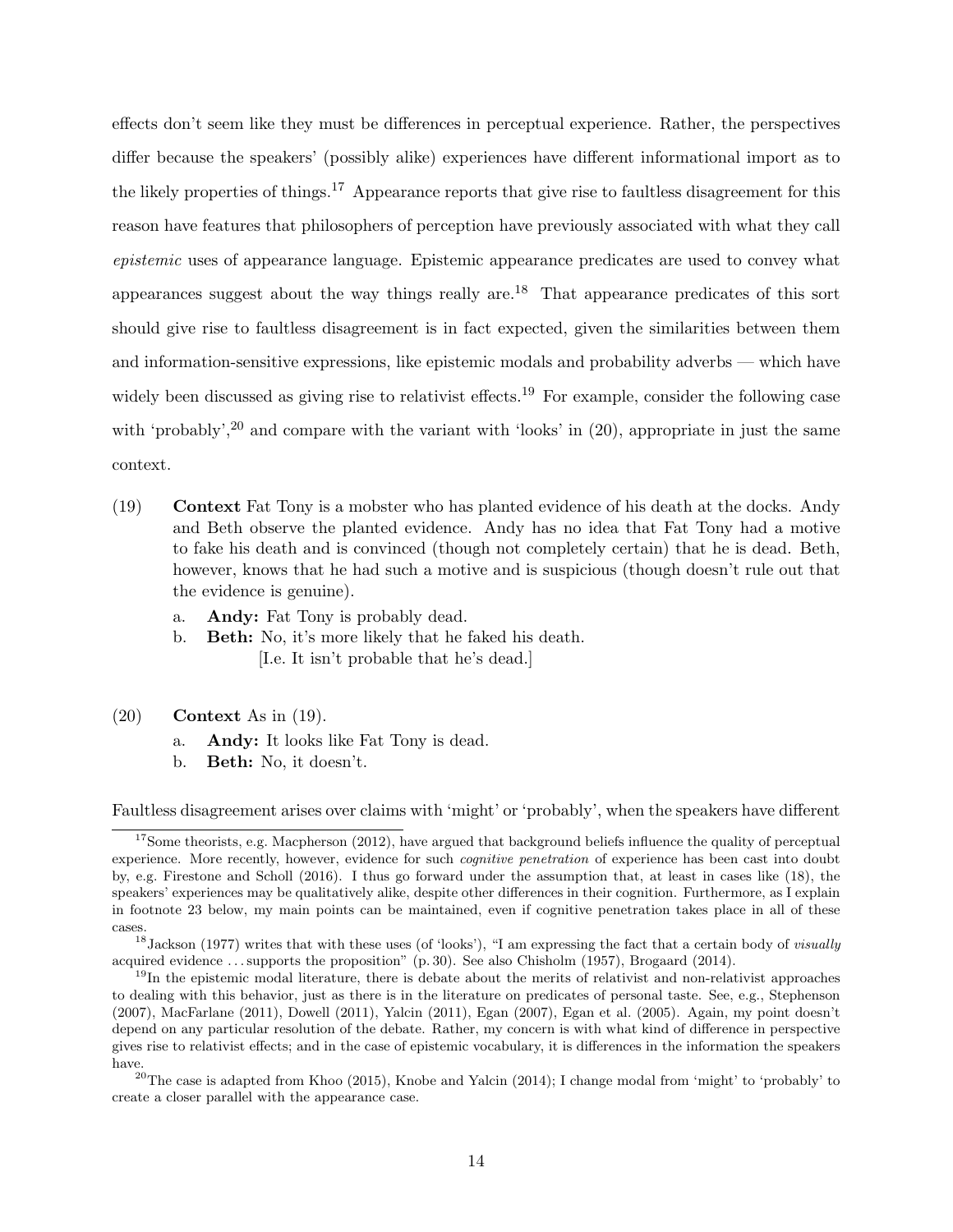total bodies of evidence at their disposal. Similarly, faultless disagreement arises over epistemic appearance claims, when the speakers have different bodies of evidence, acquired through the relevant sense modality, at their disposal. In cases where all the relevant information seems to be that acquired through perception, as in the previous examples, dialogues of both kinds feel appropriate, and roughly equivalent. There is a difference, however, which I mention briefly in order to further clarify the comparison being proposed. Non-appearance informational expressions have been recognized to give rise to what Yalcin (2007) terms *epistemic contradictions*, as in (21-a) and (21-b). However, epistemic appearance claims, as in (21-c), give rise to no such contradictions.

- $(21)$  a. #Fat Tony might be dead, but he isn't.
	- b. #Fat Tony is probably dead, but he isn't.
	- c. It looks like Fat Tony is dead, but he isn't.

This contrast is expected, however, once we recognize that epistemic appearance claims are based on a restricted body of information — restricted to that acquired through the relevant sense modality. Traditional epistemic modals and probability adverbs, by contrast, are based on one's total body of information. It's not coherent to claim that all of one's information leaves something open, or makes it probable, while then going on to deny that it's the case. However, it can be perfectly coherent to claim that one's visually-acquired information makes something probable, while then denying that it's the case.

We have thus found one group of cases of faultless disagreement about appearances — faultless disagreement about epistemic appearances — where we shouldn't assume that what differs across the two perspectives is the subjective, perceptual experiences of the speakers. Instead, what differs seems to be the informational import of those perceptual experiences. Because of this sort of case, and more to be discussed next, the subjective experience hypothesis is not plausible as a completely general claim about the source of relativist effects with experiential language. Still, as I'll argue in §5, variation in subjective experience remains a plausible source of relativist effects within a restricted class of experiential predicates.

There is another type of case that casts doubt on a completely general subjective experience hypothesis. Consider, for instance, the following disagreements about appearances:

(22) Context Max has put on very realistic face paint for Halloween, to make himself look like he has some kind of illness. Alicia and Bob both know it's just a costume.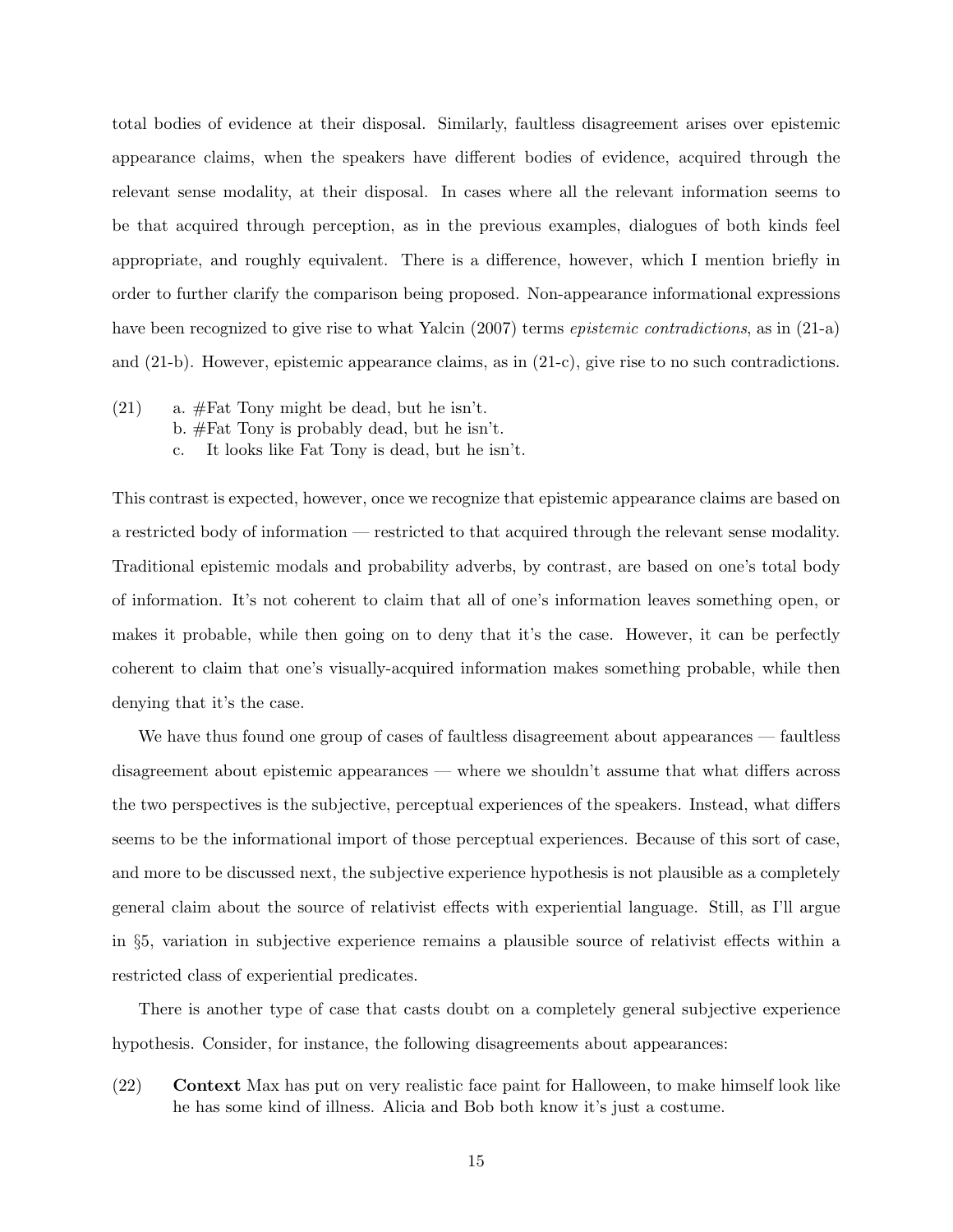- a. Alicia: Max looks like he has chicken pox.
- b. Bob: No, he looks like he has measles.
- (23) Context Alicia and Bob smell a cheap, synthetically-scented perfume.
	- a. Alicia: The perfume smells like roses.
	- b. Bob: No, it smells like lavender.

In these cases, there is no question about the actual properties of things — it's uncontroversial that Max has neither the chicken pox nor the measles, and it's uncontroversial that no real flowers went into manufacturing the perfume. The question is rather what the appearances of things are more or less similar to. Appearance reports uses in this way have been called *comparative*.<sup>21</sup> Two speakers can disagree over comparative judgments like these, without necessarily having different perceptual experiences of the stimulus in question. They might be focusing on different aspects of the appearances, or they might differ in which aspects they think are most relevant. Again, that faultless disagreement should arise in cases like these is unsurprising, even without differences in the subjective experiences of the speakers. This is because comparative claims of many kinds, about things other than appearances, also give rise to faultless disagreement. Unlike the cases with information-sensitive expressions discussed above, cases with comparative constructions have not been prominently discussed in the literature on relativism. But they can clearly be found.

- (24) Context Alvin and Brian observe Dev, whom they know to be an amateur swimmer, in a competition. Alvin is impressed by his technique, though Brian can't help focusing on his mediocre speed.
	- a. Alvin: Dev swims like a professional.
	- b. Brian: No, he doesn't!

Here, the two speakers can be assumed to have the same knowledge of what it takes to be a professional swimmer and in what ways Dev lives up to and falls short of this. However, they disagree about how all these factors should be combined and weighed into a judgment of whether he swims similarly enough to a professional for the comparative claim in  $(24-a)$  to be appropriate.<sup>22</sup>

In sum, there are cases of relativist effects with experiential language where the operative difference in perspective is something other than a difference in subjective experience; so, the subjective

 $21$  Jackson (1977), for instance, writes that in these cases, 'It looks like an F' seems to mean that it looks the ways Fs normally do (p. 31). See also Martin (2010) for a detailed account of comparative appearance reports.

 $22$ Faultless disagreement over comparative claims is plausibly a special case of faultless disagreement involving multidimensional gradable predicates. See e.g. Silk (2016), Kennedy (2013).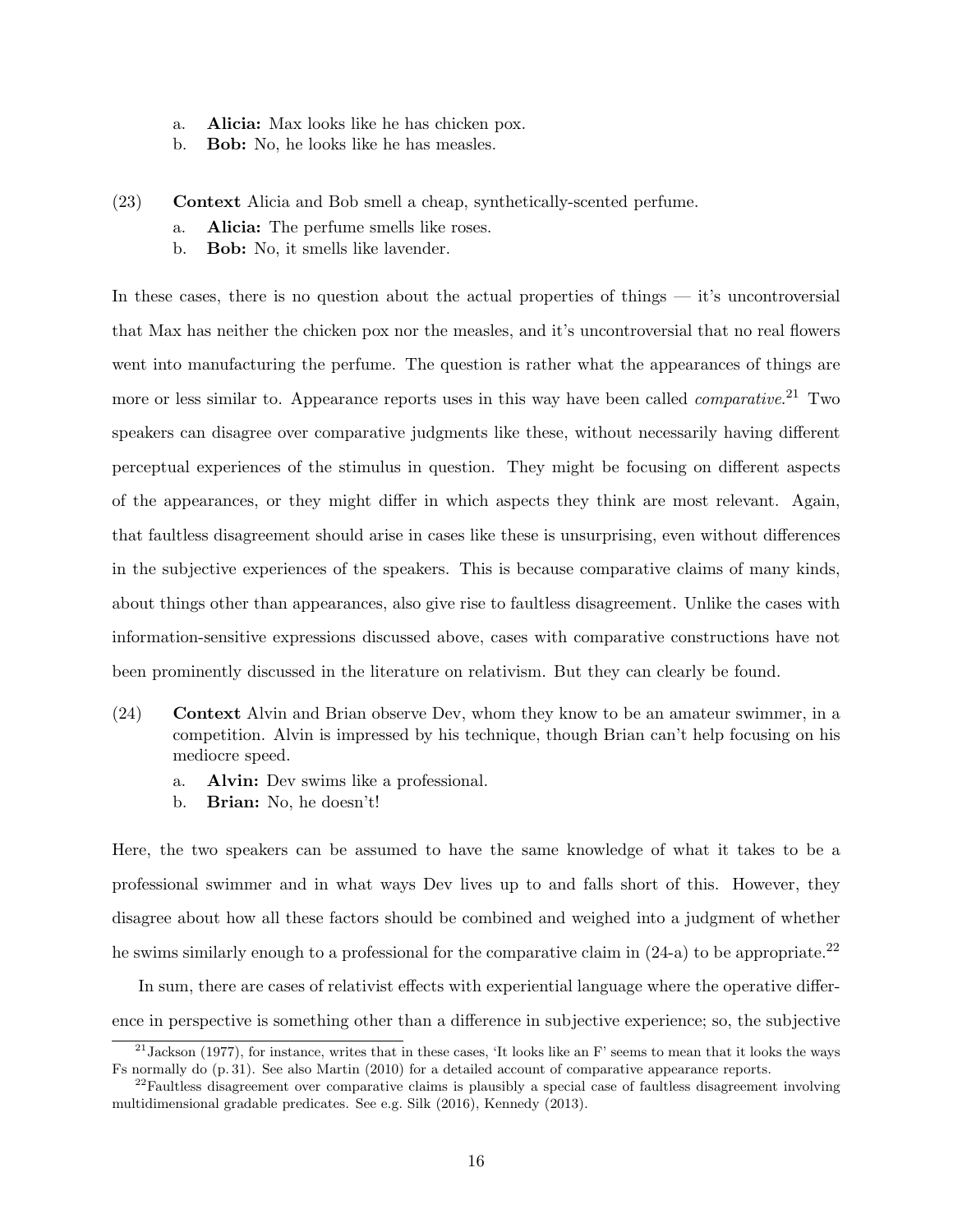experience hypothesis framed in §3 is not plausible as a fully general claim about relativist effects with experiential language. In particular, in faultless disagreement involving both comparative and epistemic appearance claims, it isn't necessary for the speakers to have different subjective experiences (though, of course, they might sometimes). The differences in perspective can instead come down to other things, like differences in information, or differences in comparative judgments.<sup>23</sup> That differences like these should give rise to relativist effects is expected, given that relativist effects arise with information-sensitive and comparative claims already, even in non-appearance cases. In probing the subjective experience hypothesis, we have thus found striking connections between appearance predicates and other kinds of, non-experiential, expressions. It makes a lot of sense that appearance claims should be able to behave similarly to claims involving these other expressions. Where epistemic modals allow us to make claims sensitive to our information, there are (epistemic) appearance predicates that allow us to make claims sensitive to our appearancebased information; where comparative constructions in general allow us to compare things, there are (comparative) appearance predicates that allow us to compare things with respect to their appearances in particular. Given that appearances are things we gain information from, and that we can compare, it makes sense that appearance predicates should have both of these uses.

#### 5 Varieties of disagreement: phenomenal and evaluative cases

Because of the cases discussed in the previous section, the subjective experience hypothesis is not plausible in full generality. Still, I would like now to defend it as a claim about relativist effects within a restricted class of experiential predicates. That is, I will suggest that for some kinds of claims about appearances, faultless disagreement involving them does require a difference in the subjective experiences of the speakers.

A first case of this kind is the dress dispute already mentioned. There, if the two speakers are faultless in their claims — respectively that the dress looks blue and black, and that it looks white

<sup>&</sup>lt;sup>23</sup>In footnote 17 above, I mentioned the possibility of cognitive penetration of perceptual experience. If that does happen, then it may be that in all of the cases discussed in this section, the differences in information or comparative judgments result in differences in perceptual experiences. Let me make two points about this possibility in connection to my aims in this paper. First, it would do nothing to undermine the claim, which I will argue for in the next section, that relativist effects with predicates of personal taste come down to differences in subjective experience. Second, it would also leave intact the connection that I have drawn in this section, between certain uses of appearance predicates and information-sensitive and comparative expressions. Even if differences in information or comparisons can penetrate experience, to give rise to relativist effects that track experiential differences, this would still in an important sense vindicate the claim that relativist effects with appearance language in these cases have the same source as relativist effects in non-appearance cases.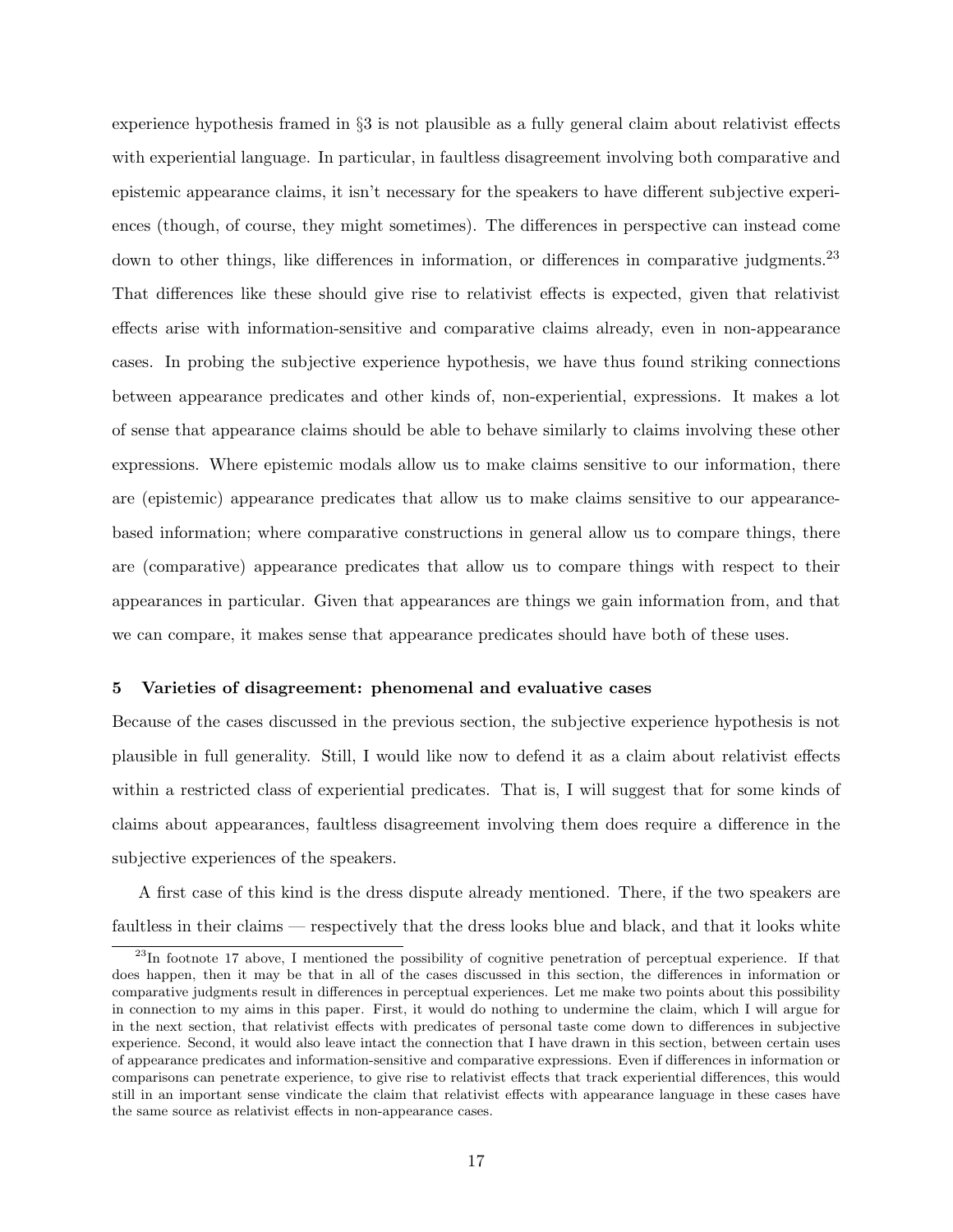and gold — then it seems their visual experiences should differ qualitatively. It is, at the very least, much harder to point to what else is supposed to differ about their perspectives, to underlie the disagreement.

Philosophers in the perception literature have identified a third use of appearance claims, besides the epistemic and the comparative mentioned above: namely, a phenomenal use. In these cases, the appearance is qualified or described directly. It is controversial which appearance claims should be thought of as phenomenal.<sup>24</sup> I introduce the term simply in order to have a label for cases that are importantly different from those considered in the previous section — and in particular to be different in placing constraints on the phenomenology of the speakers, when they perceptually experience the stimulus that they're talking about. The claims in the dress case plausibly fit this description, but I will rely on less controversial examples. Consider the following, for instance:

- (25) Context Ayse and Betty smell some cheese. Ayse finds it overpowering, while Betty doesn't.
	- a. Ayse: The cheese smells strong.
	- b. Betty: No, it doesn't.
- (26) Context Alf and Bill taste the same wine. Alf finds it sweet, Bill doesn't.
	- a. Alf: The wine tastes sweet.
	- b. Bill: No, it doesn't.

What is the source of faultless disagreement about appearances in these cases? It is extremely natural to say that what differs across the speakers' perspectives here is how they subjectively experience the stimulus, olfactorily in (25), and gustatorily in (26). But, one might press: is this kind of difference really necessary? Above, I held that we shouldn't rule out that speakers disagreeing about epistemic or comparative appearances might nonetheless have qualitatively alike experiences. Could it not also be that the speakers in these two cases have qualitatively alike experiences, but differ in terms of whether they find that to be sweet or strong? This possibility is difficult to make sense of. What is it for something to taste sweet to you (to make it such that a claim as in (26-a) could be faultless) other than for the gustatory experience to have a certain quality, which is lacking or less prominent in the experience of someone else (for whom the claim

 $^{24}$ Jackson (1977) takes the main examples to be those ascribing color and shape appearances, while Martin (2010) believes that those are best thought of as comparative, while true phenomenal cases involve predicates that can apply primarily to appearances, such as 'sweet' or 'splendid', rather than those which primarily apply only to ordinary objects, such as color predicates.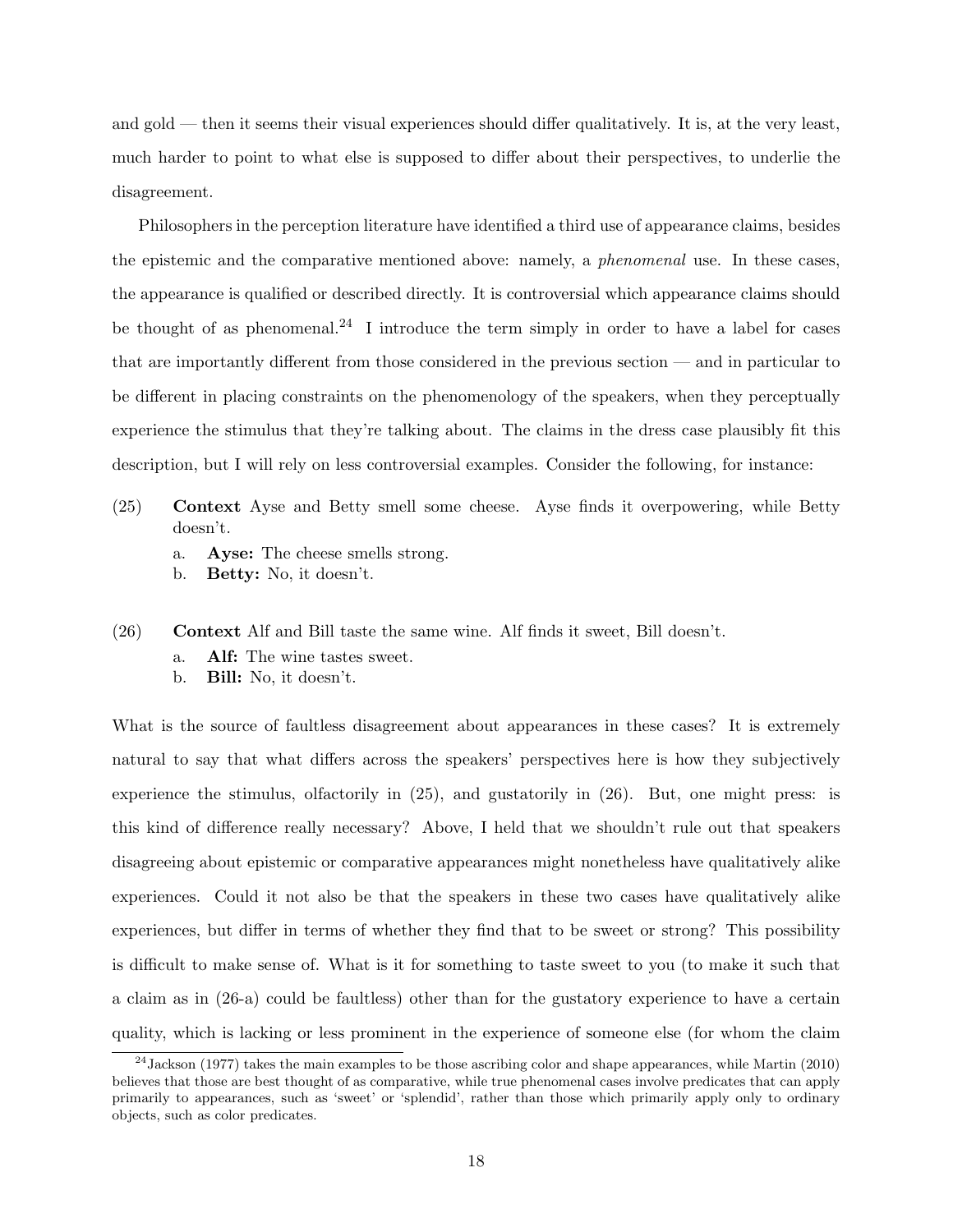in (26-b) would be faultless)? And similarly for (25). In these cases, the judgments of the speakers have their source in the qualities of their perceptual experiences, in such a way that to faultlessly disagree, their experiences must differ.

This discussion now brings us to appearance predicates that are closest in meaning to predicates of personal taste — namely, those that are used to ascribe evaluative properties on the basis of appearances.

- (27) Context Ann and Ben get a whiff of cigar smoke. Ann finds it unpleasant, while Ben likes it.
	- a. Ann: That smells gross.
	- b. Ben: No, it doesn't!
- (28) Context Aline and Bob have both tried the same cake. Aline enjoyed it, but Bob didn't.
	- a. Aline: This cake is tastes good.
	- b. Bob: No, it doesn't!

I avoided cases like these in arguing for the presence of relativist effects with appearance language, because in order to do that, it was necessary to factor out any contribution from evaluative language. Now, however, I turn to them as further examples of phenomenal appearance claims. To make the assertions in (27) and (28) faultlessly, the speakers must have experiences with a particular character, either pleasant or unpleasant. And it's hard to imagine these cases of faultless disagreement, without taking the speakers' experiences to differ in this way.<sup>25</sup> Again, though, one might press: couldn't the two speakers have qualitatively alike experiences, but differ in whether they find the smell gross, or the taste pleasant? But as with the non-evaluative phenomenal cases

<sup>&</sup>lt;sup>25</sup>There are superficially similar cases, to these as well as to  $(25)$  and  $(26)$ , where the appearance claims would be epistemic or comparative; and in these cases the appearance claims do not feel equivalent to claims with predicates of personal taste. This would be the case, for instance, if the speakers were discussing whether some food has spoiled, and used 'tastes good' to mean not something about the pleasant quality of the flavor (as 'tasty' must be used!), but rather to mean that the flavor suggests that the food is still fresh.

There are also superficially similar cases where the appearance claims are phenomenal, but the disagreement is not based in differing qualities of the speakers' experiences. Two main alternatives are available. First, the disagreement may be due to differences in what each speaker takes to be the threshold for the application of the predicate — for instance, what is good-tasting enough to count as tasting good, or sweet enough to count as tasting sweet? Second, it may be due to differences in what each takes to be the relevant comparison class — for instance, Aline may judge that the cake tastes good because she's comparing it to supermarket-bought cakes, whereas Bob judges that it doesn't because he's comparing it to cakes he normally eats at nice parties. Both of these reasons for faultless disagreement are operative in cases involving gradable adjectives in general, not just experiential predicates (see Barker (2002), as well as references in footnote 22 above). But these do not exhaust the reasons for faultless disagreement with phenomenal appearance claims. My question here should be understood to be about the source of the disagreement in the remaining cases. Thanks to an anonymous reviewer for helpful comments on this point.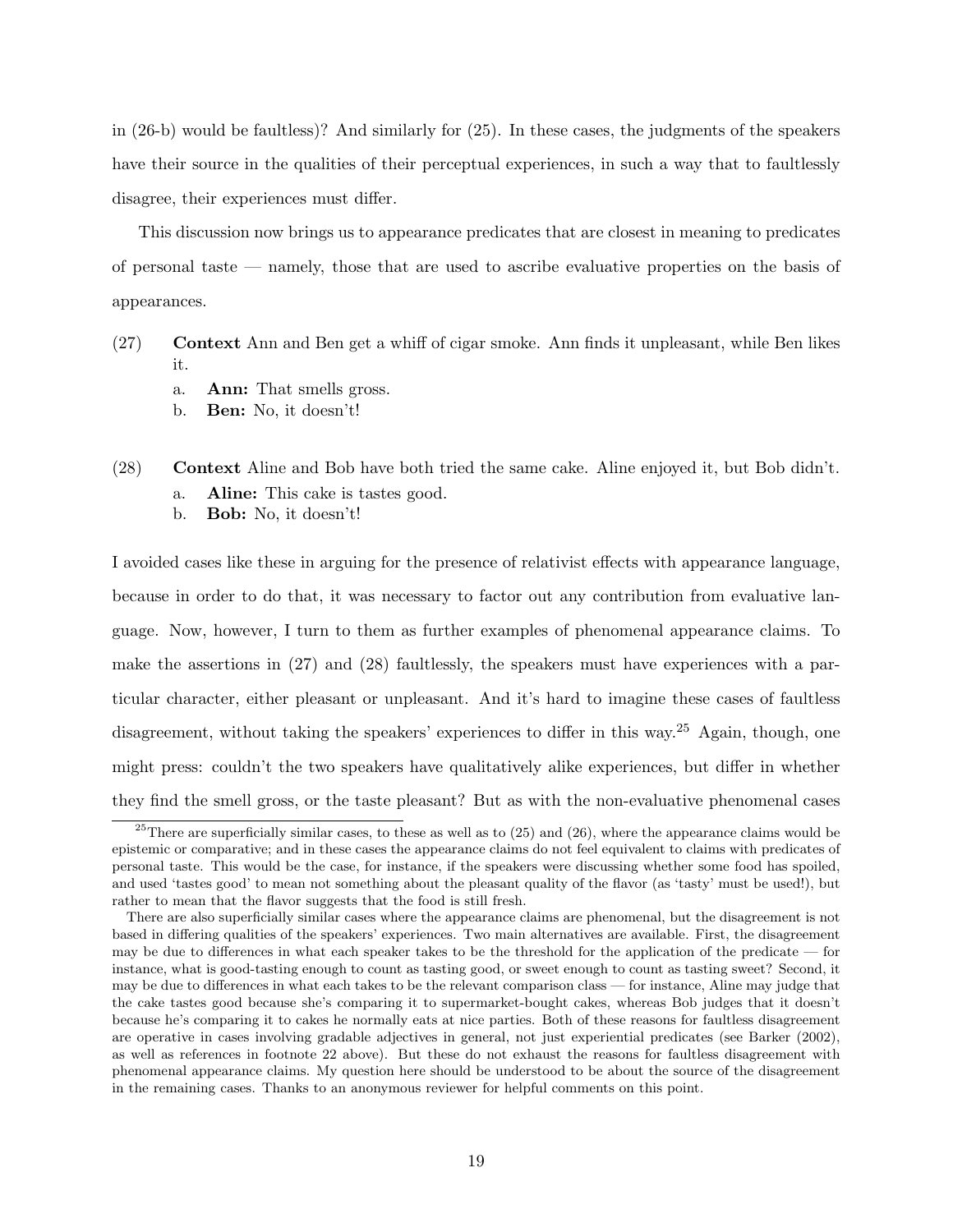in (25) and (26) above, this possibility is challenging to make sense of. Rather, the positive or negative assessments in these sorts of cases seem to be expressing something about the quality of the experience itself. Whether or not it might be possible to make sense of the faultless disagreements in (27) and (28) without such experiential differences, crucially, there is no pressure to appeal to such a possibility. For we already have a ready explanation of the presence of faultless disagreement in cases like these: namely, variation in subjective experience across perspectives. Cases of relativist effects with evaluative phenomenal appearance predicates lend no support to the view that relativist effects have their source in evaluation.

In just the same way, there is no reason to tie relativist effects to evaluation in cases involving traditional predicates of personal taste, such as the much-repeated (1) (equivalent to (28) above):

- (1) Context Aline and Bob have both tried the same cake. Aline enjoyed it, but Bob didn't.
	- a. Aline: This cake is tasty.
	- b. **Bob:** No, it's not tasty!

I cannot definitively rule out that faultless disagreement about phenomenal appearances or matters of personal taste might be due to differences in perspective other than differences in the subjective experiences of the speakers. What I do hope to have motivated is that differences in subjective experiences are an extremely intuitive way to explain why faultless disagreement arises in these cases — and to the point where it is hard to see how to make sense of the difference across speakers without appeal to an experiential difference. To the extent that this is the case, it relieves us of any burden to explain relativist effects in these cases by appeal to the evaluative contents of the claims. Once we approach the language of personal taste via its similarity to the language of appearance, its relativist behavior no longer immediately raises any worry about relativism bleeding into the whole domain of the evaluative. Rather, relativist effects are naturally viewed as arising from the fact that these expressions are experiential.

## 6 Conclusion

Appearance language has received little attention in the semantic debates surrounding relative truth. I have shown, first, that relativist effects arise with appearance predicates, just as they do with predicates of personal taste. Thus, to the extent that relativism is motivated for the latter, it's equally motivated for the former. I've further shown how investigation of relativist effects with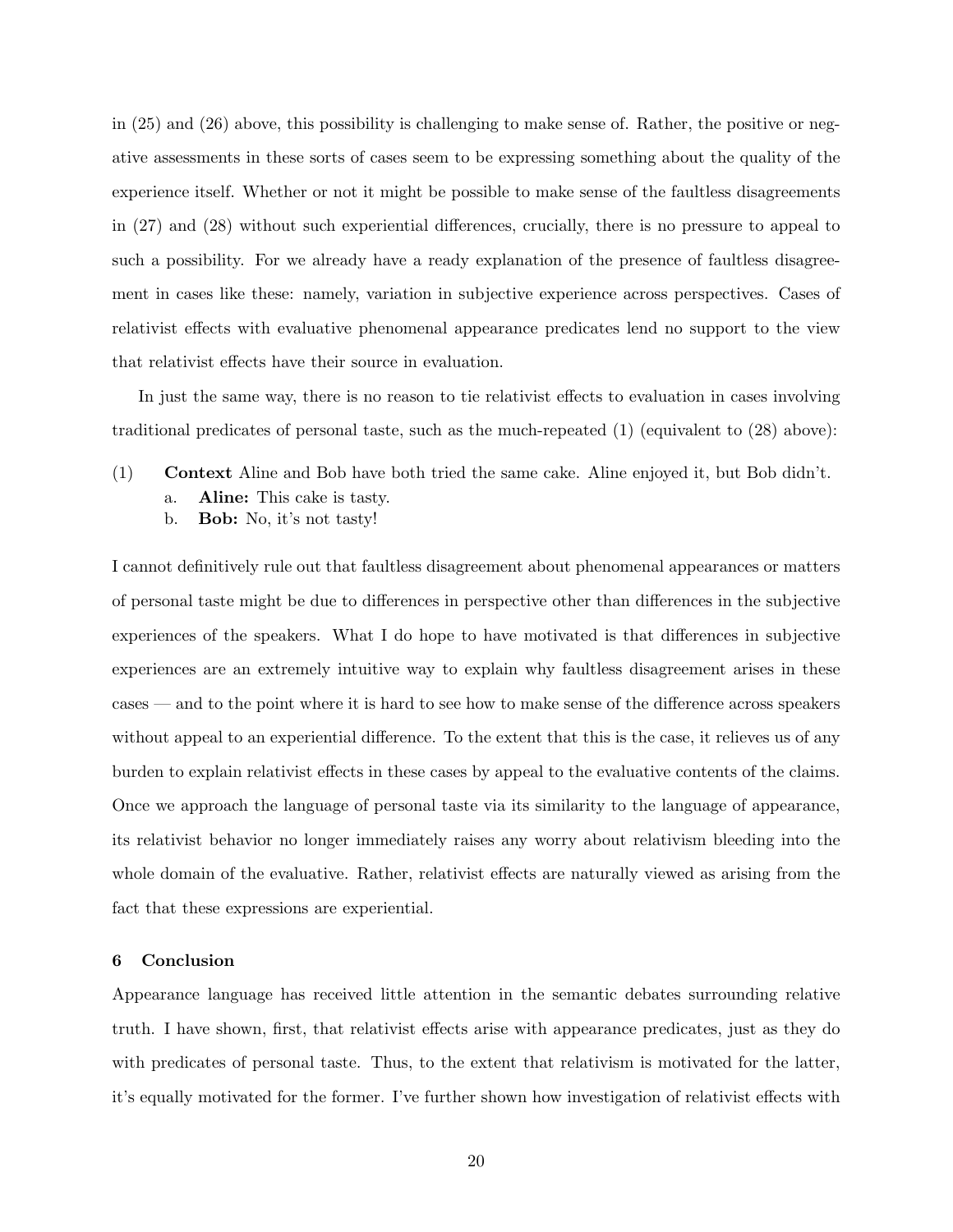appearance language can lend insight into the source of relativist effects with predicates of personal taste. With those appearance predicates that are closest in meaning to predicates of personal taste — phenomenal appearance predicates — the plausible source of relativist effects is variation in subjective experience across perspectives. I proposed that this role of experience is the source of relativist effects with predicates of personal taste too, so that there is no need to appeal to anything special about evaluative vocabulary to explain these effects.

Along the way, I also illustrated the variety of uses to which appearance language can be put. In addition to the phenomenal examples that are most relevant to the question about predicates of personal taste, there are also epistemic and comparative examples. In these cases, however, relativist effects may be due not only to experiential differences, but also, respectively, to informational differences (on analogy with epistemic modals), and to differences in comparative judgments (on analogy with other comparative constructions). This variety in uses of appearance language is unsurprising, given the various ways in which we can be interested in appearances themselves: they are sources of information about the appearance-independent world, they can be the objects of comparisons, and they can also be bearers of evaluative qualities, as pleasant or unpleasant. In the end, I hope not only to have provided a new perspective on discourse about matters of personal taste, by focusing on its experiential rather than evaluative side, but also to have brought out the interest in investigating the rich subject of discourse about appearances.

Acknowledgments: I am grateful for feedback from audiences at the Montreal Faces of Disagreement Conference, the New York Philosophy of Language Workshop, the 2017 American Philosophical Association Pacific Division meeting in Seattle, and the Chicago Subjectivity in Language and Thought Conference. For valuable comments and discussion, I would like especially to thank Greyson Abid, Jonathan Cohen, Karl Egerton, Ethan Jerzak, Arc Kocurek, Samia Hesni, David Hunter, Chris Kennedy, Jennifer Matey, John MacFarlane, Mike Martin, Line Mikkelsen, Emily Perry, Justin Vlasits, Malte Willer, Seth Yalcin, and an anonymous reviewer for this journal.

## References

Anthony, A. (2016). Experience, evaluation and faultless disagreement. *Inquiry: An Interdisci*plinary Journal of Philosophy, 59(6):686–722.

Barker, C. (2002). The dynamics of vagueness. Linguistics and Philosophy, 25:1–36.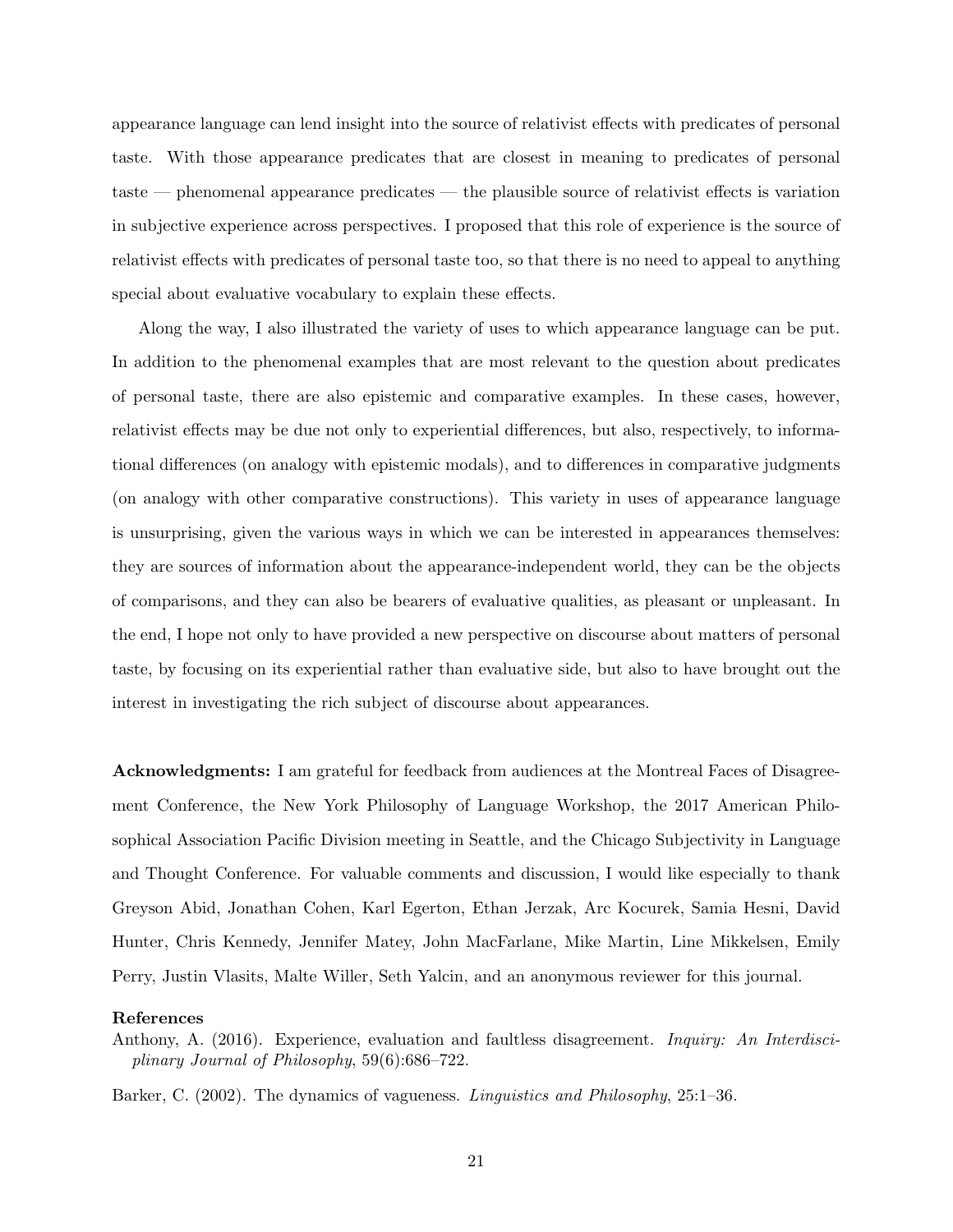- Brogaard, B. (2013). It's not what it seems: a semantic account of 'seems' and seemings. *Inquiry:* An Interdisciplinary Journal of Philosophy, 56(2–3):210–239.
- Brogaard, B. (2014). The phenomenal use of 'look' and perceptual representation. Philosophy Compass, 9/7:455–468.
- Bylinina, L. (2017). Judge-dependence in degree constructions. Journal of Semantics, 34(2):291– 331.
- Cappelen, H. and Hawthorne, J. (2009). Relativism and Monadic Truth. Oxford University Press.
- Chisholm, R. (1957). Perceiving: A Philosophical Study. Cornell University Press.
- Doran, D. (2015). A semantic analysis of English copy raising constructions. Master's thesis, McMaster University.
- Dowell, J. (2011). A Flexible contextualist account of epistemic modals. *Philosophers' Imprint*, 11(14).
- Egan, A. (2007). Epistemic modals, relativism and assertion. Philosophical Studies, 133(1):1–22.
- Egan, A. (2010). Disputing about taste. In Disagreement. Oxford University Press.
- Egan, A., Hawthorne, J., and Weatherson, B. (2005). Epistemic modals in context. In Preyer, G. and Peter, G., editors, Contextualism in Philosophy: Knowledge, Meaning and Truth. Oxford University Press.
- Eriksson, J. and Tiozzo, M. (2016). Matters of ambiguity: faultless disagreement, relativism and realism. Philosophical Studies, 173:1517–1536.
- Firestone, C. and Scholl, B. (2016). Cognition does not affect perception: Evaluating the evidence for 'top-down' effects. Behavioral and Brain Sciences, 39:1–77.
- Glanzberg, M. (2007). Context, content, and relativism. Philosophical Studies, 136:1–29.
- Harman, G. (1975). Moral relativism defended. The Philosophical Review, 84(1):3–22.
- Jackson, F. (1977). Perception: A Representative Theory. Cambridge University Press.
- Kennedy, C. (2013). Two sources of subjectivity: Qualitative assessment and dimensional uncertainty. Inquiry, 56:258–277.
- Khoo, J. (2015). Modal disagreements. Inquiry, 5:1–24.
- Knobe, J. and Yalcin, S. (2014). Context-sensitivity of epistemic possibility modals: experimental data. Semantics and Pragmatics, 7(4):1–21.
- Kölbel, M. (2002). Truth without Objectivity. Routledge.
- Kölbel, M. (2004). Faultless disagreement. *Proceedings of the Aristotelian Society*, 104(1):53–73.
- Lasersohn, P. (2005). Context dependence, disagreement, and predicates of personal taste. Linguistics and Philosophy, 28:643–686.
- Lasersohn, P. (2016). Subjectivity and Perspective in Truth-Theoretic Semantics. Oxford University Press.